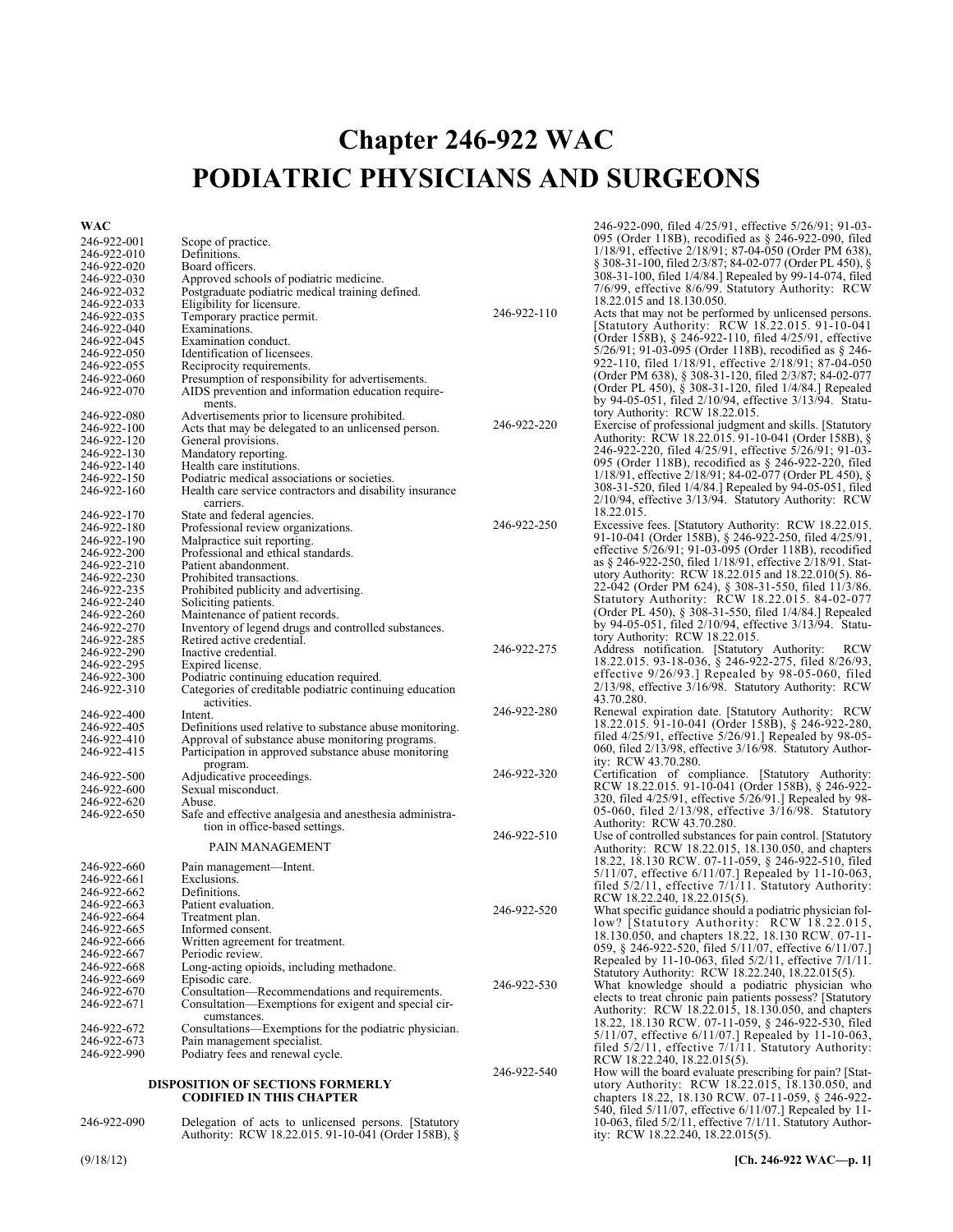246-922-995 Conversion to a birthday renewal cycle. [Statutory Authority: RCW 43.70.280. 98-05-060, § 246-922-995, filed 2/13/98, effective 3/16/98.] Repealed by 05-12- 012, filed 5/20/05, effective 7/1/05. Statutory Authority: RCW 43.70.250, [43.70.]280 and 43.70.110.

246-922-001 **WAC 246-922-001 Scope of practice.** (1) An "ailment of the human foot" as set forth in RCW 18.22.010 is defined as any condition, symptom, disease, complaint, or disability involving the functional foot. The functional foot includes the anatomical foot and any muscle, tendon, ligament, or other soft tissue structure directly attached to the anatomical foot and which impacts upon or affects the foot or foot function and osseous structure up to and including the articulating surfaces of the ankle joint.

(2) In diagnosing or treating the ailments of the functional foot, a podiatric physician and surgeon is entitled to utilize medical, surgical, mechanical, manipulative, radiological, and electrical treatment methods and the diagnostic procedure or treatment method may be utilized upon an anatomical location other than the functional foot. The diagnosis and treatment of the foot includes diagnosis and treatment necessary for preventive care of the well foot.

(3) A podiatric physician and surgeon may examine, diagnose, and commence treatment of ailments for which differential diagnoses include an ailment of the human foot. Upon determination that the condition presented is not an ailment of the human foot, the podiatric physician and surgeon shall obtain an appropriate consultation or make an appropriate referral to a licensed health care practitioner authorized by law to treat systemic conditions. The podiatric physician and surgeon may take emergency actions as are reasonably necessary to protect the patient's health until the intervention of a licensed health care practitioner authorized by law to treat systemic conditions.

(4) A podiatric physician and surgeon may diagnose or treat an ailment of the human foot caused by a systemic condition provided an appropriate consultation or referral for the systemic condition is made to a licensed health care practitioner authorized by law to treat systemic conditions.

(5) A podiatric physician and surgeon shall not administer a general or spinal anesthetic, however, a podiatric physician and surgeon may treat ailments of the human foot when the treatment requires use of a general or spinal anesthetic provided that the administration of the general or spinal anesthetic is by a physician authorized under chapter 18.71 or 18.57 RCW; or a certified registered nurse anesthetist authorized under chapter 18.79 RCW.

[Statutory Authority: RCW 18.22.015. 07-13-071, § 246-922-001, filed 6/18/07, effective 7/19/07; 91-10-041 (Order 158B), § 246-922-001, filed 4/25/91, effective 5/26/91; 91-03-095 (Order 118B), recodified as § 246- 922-001, filed 1/18/91, effective 2/18/91; 87-09-045 (Order PM 643), § 308- 31-025, filed 4/14/87; 87-04-050 (Order PM 638), § 308-31-025, filed 2/3/87.]

246-922-010 **WAC 246-922-010 Definitions.** (1) Chiropody, podiatry, and podiatric medicine and surgery shall be synonymous.

(2) "Board" shall mean the Washington state podiatric medical board.

(3) "Secretary" shall mean the secretary of the department of health.

(4) "Supervision" shall mean that a licensed podiatric physician and surgeon whose patient is being treated has personally diagnosed the condition to be treated and has personally authorized and directed the procedures to be performed. A podiatric physician and surgeon shall be physically present in the treatment facility while the procedures are performed.

(5) "Treatment facility" means a podiatric medical office or connecting suite of offices, podiatric medical clinic, room or area with equipment to provide podiatric medical treatment, or the immediately adjacent rooms or areas. A treatment facility does not extend to any other area of a building in which the treatment facility is located.

(6) "Unlicensed person" means a person who is not a podiatric physician and surgeon duly licensed pursuant to the provisions of chapter 18.22 RCW.

(7) Orthotic devices defined:

(a) Prefabricated or off-the-shelf orthotics, are devices that are manufactured as commercially available stock items for no specific patient. It is appropriate to dispense prefabricated orthotic devices for some conditions.

(b) Direct-formed orthotics are devices formed or shaped during the molding process directly on the patient's foot.

(c) Custom-fabricated orthotics, also known as custommade orthotics, are devices designed and fabricated, in turn, from raw materials for a specific patient, and require the generation of an image, form, or mold that replicates the patient's foot, and, in turn, involves the rectification of dimensions, contours, and volumes to achieve proper fit, comfort, and function for that specific patient.

Prefabricated orthotic devices that have been adjusted or modified may not be dispensed and sold to consumers as custom fabricated or custom-made orthotics. All orthotic devices must be correctly represented and charged to the patient.

[Statutory Authority: RCW 18.22.015 and 18.130.050. 99-14-074, § 246- 922-010, filed 7/6/99, effective 8/6/99. Statutory Authority: RCW 18.22.015. 91-10-041 (Order 158B), § 246-922-010, filed 4/25/91, effective 5/26/91; 91-03-095 (Order 118B), recodified as § 246-922-010, filed 1/18/91, effective 2/18/91; 84-02-077 (Order PL 450), § 308-31-020, filed 1/4/84; Order PL 128, § 308-31-020, filed 7/7/72.]

246-922-020 **WAC 246-922-020 Board officers.** In addition to electing a board member to serve as chairperson as required by RCW 18.22.014, the board shall also elect a vice-chairperson and a secretary from among its members.

The board shall schedule an annual election of members to the above named offices.

[Statutory Authority: RCW 18.22.015. 91-03-095 (Order 118B), recodified as § 246-922-020, filed 1/18/91, effective 2/18/91. Statutory Authority: RCW 18.22.015(8). 86-01-041 (Order PL 573), § 308-31-001, filed 12/13/85.]

246-922-030 **WAC 246-922-030 Approved schools of podiatric medicine.** For the purpose of the laws relating to podiatric medicine, the board approves the following list of schools of podiatric medicine: California College of Podiatric Medicine, San Francisco, California; College of Podiatric Medicine and Surgery, Des Moines, Iowa; New York College of Podiatric Medicine, New York, New York; Ohio College of Podiatric Medicine, Cleveland, Ohio; Pennsylvania College of Podiatric Medicine, Philadelphia, Pennsylvania; Dr. William Scholl College of Podiatric Medicine, Chicago, Illinois; Barry University School of Podiatric Medicine, Miami Shores, Florida.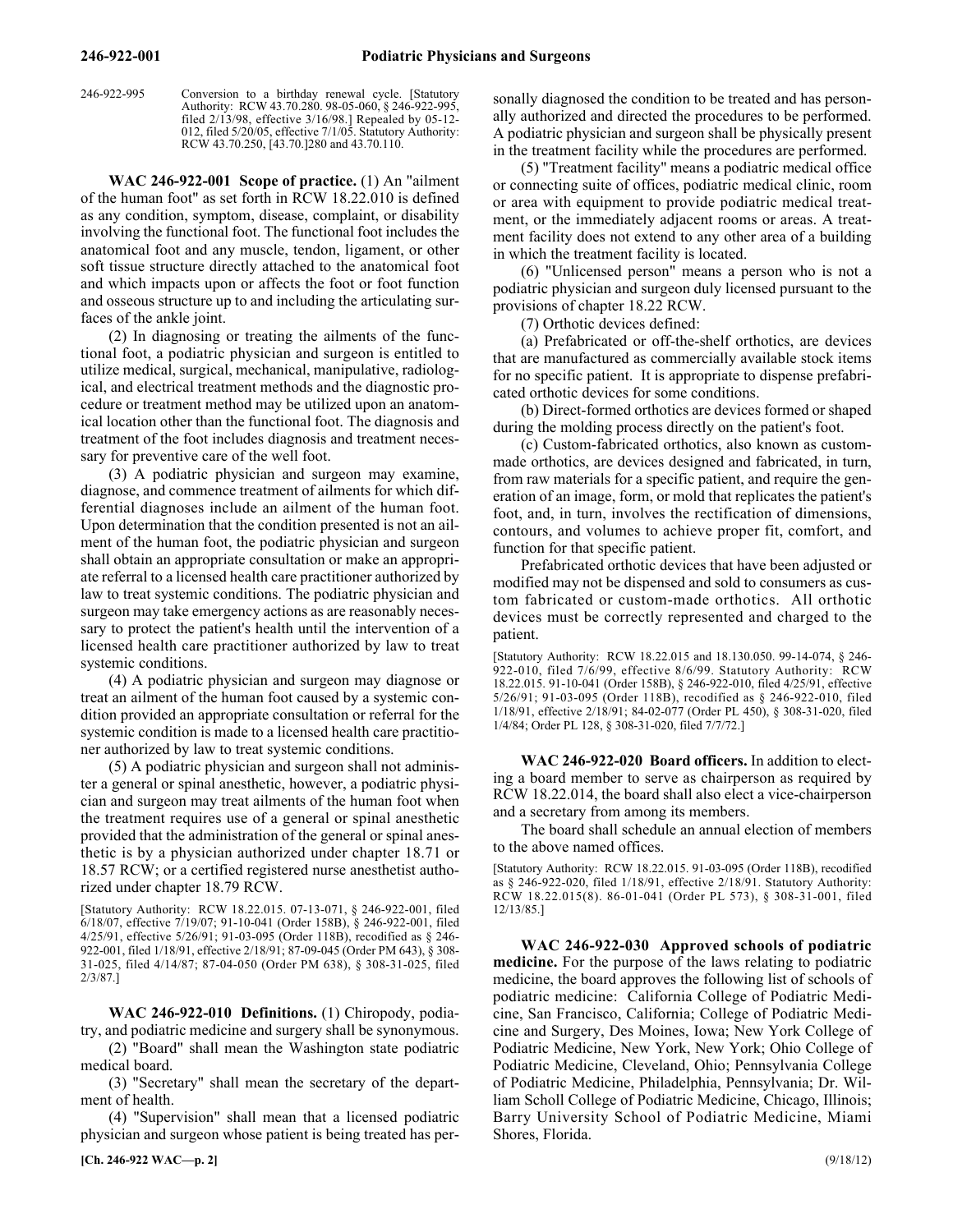[Statutory Authority: RCW 18.22.015. 91-10-041 (Order 158B), § 246-922- 030, filed 4/25/91, effective 5/26/91; 91-03-095 (Order 118B), recodified as § 246-922-030, filed 1/18/91, effective 2/18/91. Statutory Authority: RCW 18.22.015 and 18.22.010(5). 86-22-042 (Order PM 624), § 308-31-030, filed 11/3/86. Statutory Authority: 1982 c 21 § 10. 83-03-032 (Order 418), § 308- 31-030, filed 1/14/83.]

246-922-032 **WAC 246-922-032 Postgraduate podiatric medical training defined.** (1) For the purposes of this chapter, postgraduate podiatric medical training shall be considered to mean clinical training that meets the educational standards established by the profession. The training must be acquired after satisfactory completion of a course in an approved school of podiatric medicine and surgery as specified in RCW 18.22.040. Clinical performance shall be deemed satisfactory to fulfill the purposes of this requirement. This definition shall be considered to include, but not be limited to, rotating podiatric residency, podiatric orthopedic residency, and podiatric surgical residency.

(2) The board approves the following postgraduate clinical training courses: Programs approved by the American Podiatric Medical Association Council on Podiatric Medical Education which are listed in the 1992-1993 directory of *Approved Residencies in Podiatric Medicine*, and programs approved by the Council on Podiatric Medical Education at the time the postgraduate training was obtained.

[Statutory Authority: RCW 18.22.015. 94-05-051, § 246-922-032, filed 2/10/94, effective 3/13/94.]

246-922-033 **WAC 246-922-033 Eligibility for licensure.** An applicant for licensure or limited licensure must file a completed application and applicable fee, which shall include information and documentation relative to education and training, past practice performance, licensure history, and a record of all adverse or correctional actions taken by another state or appropriate regulatory body, ability to safely practice podiatric medicine with reasonable skill and safety to the consumer, and other relevant documentation or information as the board may require to determine fitness or eligibility for licensure.

(1) Applicants requesting a license to practice podiatric medicine shall have completed one year postgraduate podiatric medical training in a program approved by the board as defined in WAC 246-922-032, provided that applicants graduating before July 1, 1993, shall be exempt from the postgraduate training requirement.

(2) Applicants requesting a limited license to practice in an approved postgraduate podiatric medical training program shall have graduated from an approved school of podiatric medicine and surgery.

[Statutory Authority: RCW 18.22.015. 94-05-051, § 246-922-033, filed 2/10/94, effective 3/13/94.]

246-922-035 **WAC 246-922-035 Temporary practice permit.** A temporary permit to practice podiatric medicine and surgery may be issued to an individual licensed in another state that has substantially equivalent licensing standards to those in Washington.

(1) The temporary permit may be issued upon receipt of the following:

(a) Documentation from the reciprocal state that the licensing standards used for issuing the license are substantially equivalent to the current Washington licensing standards;

(b) A completed application form and application and temporary permit fees;

(c) Verification of all state licenses, whether active or inactive, indicating that the applicant is not subject to charges or disciplinary action for unprofessional conduct or impairment; and

(d) Verification from the federation of state podiatric medical board's disciplinary action data bank that the applicant has not been disciplined by a state board or federal agency.

(2) The temporary permit shall be issued for sixty days at which time it will become invalid.

(3) A temporary permit shall be issued only once to each applicant. An applicant who does not complete the application process shall not receive a subsequent temporary permit or refund.

[Statutory Authority: RCW 18.22.015. 93-18-036, § 246-922-035, filed 8/26/93, effective 9/26/93.]

246-922-040 **WAC 246-922-040 Examinations.** (1) In order to be licensed to practice podiatric medicine and surgery in the state of Washington, all applicants except those who are seeking licensure by endorsement from another state under subsection (8) of this section, must pass Part I and Part II of the national examination prepared by the National Board of Podiatric Medical Examiners in addition to the PMLexis examination approved by the Washington state podiatric medical board as the state examination.

(2) The Washington state podiatric medical examination shall include the following topics: Medicine and general podiatric medicine, to include but not limited to, microbiological diseases, dermatology, neurology, cardiovascularrespiratory, musculoskeletal, metabolic and endocrine, medical emergencies and trauma, rheumatology; and therapeutics, to include but not limited to, pharmacology, physical medicine and rehabilitation, local therapy, systemic therapy, surgery, and biomechanics.

(3) The state examination shall be administered twice annually on the second Tuesday of June and the first Tuesday of December. Applications for examination or reexamination shall be received in the office of the professional licensing services division, department of health, no later than April 15th for the following June examination and October 1 for the following December examination.

(4) Every applicant for a podiatric physician and surgeon license shall be required to pass the state examination with a grade of at least 75.

(5) The board shall approve the method of grading each examination, and shall apply such method uniformly to all applicants taking the examination.

(6) The board and the department shall not disclose any applicant's examination score to anyone other than the applicant, unless requested to do so in writing by the applicant.

(7) The applicant will be notified, in writing, of his or her examination scores.

(8) Applicants for licensure who have been licensed by examination in another state or who have successfully passed the examinations given by the National Board of Podiatric Medical Examiners will be required to pass the state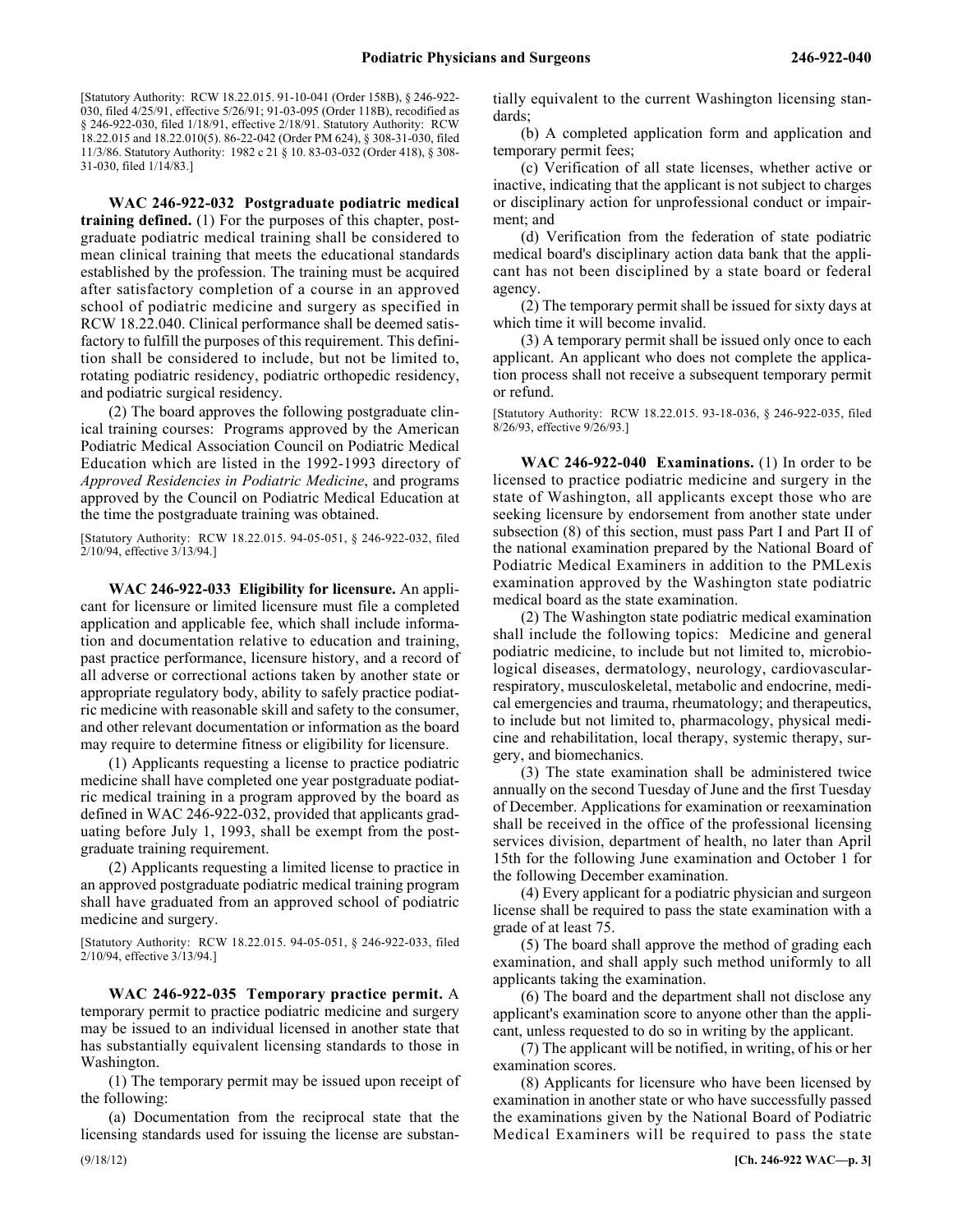approved examination. If the examination taken in another state is the Virginia or PMLexis examination and the applicant passed the Virginia examination or PMLexis on or after June 1988 the applicant shall be deemed to have passed the approved examination in this state.

(9) Applicants failing the state approved examination whether taken in this or another state in which the Virginia or PMLexis examination was taken after June 1988 may be reexamined no more than three times. Applicants who have failed the state approved examination three times may petition the board to be permitted to retake the examination on additional occasions and the applicant must provide satisfactory evidence to the board that he or she has taken remedial measures to increase his or her likelihood of passing the examination. If the applicant does not provide satisfactory evidence to the board, the board shall deny the request to retake the examination until such time that the applicant can provide satisfactory evidence of remedial measures undertaken to increase his or her likelihood of passing the examination.

[Statutory Authority: RCW 18.22.015. 91-10-041 (Order 158B), § 246-922- 040, filed 4/25/91, effective 5/26/91; 91-03-095 (Order 118B), recodified as § 246-922-040, filed 1/18/91, effective 2/18/91. Statutory Authority: RCW 18.22.015 and 1988 c 206 § 604. 89-02-047 (Order PM 813), § 308-31-010, filed 12/30/88. Statutory Authority: RCW 18.22.015(8). 88-11-034 (Order 733), § 308-31-010, filed 5/13/88. Statutory Authority: RCW 18.22.015 and 18.22.010(5). 86-22-042 (Order PM 624), § 308-31-010, filed 11/3/86. Statutory Authority: 1982 c 21 § 10. 83-03-032 (Order 418), § 308-31-010, filed 1/14/83; Order PL 250, § 308-31-010, filed 5/28/76; Order PL 128, § 308- 31-010, filed 7/7/72.]

246-922-045 **WAC 246-922-045 Examination conduct.** Failure to follow written or oral instructions relative to the conduct of the examination, including termination time of the examination will be considered grounds for expulsion from the examination.

Applicants will be required to refrain from talking to other examinees during the examination unless specifically directed or permitted to do so by a test proctor. Any applicant observed talking or attempting to give or receive information, or using unauthorized materials during any portion of the examination may be expelled from the examination and deemed to have failed the examination.

[Statutory Authority: RCW 18.22.015. 91-10-041 (Order 158B), § 246-922- 045, filed 4/25/91, effective 5/26/91.]

246-922-050 **WAC 246-922-050 Identification of licensees.** Each person licensed pursuant to chapter 18.22 RCW must be clearly identified to the public as a doctor of podiatric medicine at every establishment in which he or she is engaged in the practice of podiatric medicine and surgery. Such identification must indicate the name of the licensee at or near the entrance to the licensee's office. Only the names of people actually practicing at a location may appear at that location or in any advertisements or announcements regarding that location. The name of an individual who has previously practiced at a location may remain in use in conjunction with that location for a period of no more than one year from the date that person ceases to practice at the location.

[Statutory Authority: RCW 18.22.015. 91-10-041 (Order 158B), § 246-922- 050, filed 4/25/91, effective 5/26/91; 91-03-095 (Order 118B), recodified as § 246-922-050, filed 1/18/91, effective 2/18/91. Statutory Authority: 1982 c 21 § 10. 83-03-032 (Order 418), § 308-31-040, filed 1/14/83.]

246-922-055 **WAC 246-922-055 Reciprocity requirements.** An applicant licensed in another state must file with the secretary verification of the license certified by the proper authorities of the issuing state to include the issue date, license number, current expiration date, and whether any action has been taken to revoke, suspend, restrict, or otherwise sanction the licensee for unprofessional conduct or that the licensee may not be able to practice his or her profession with reasonable skill and safety to consumers as a result of a physical or mental condition. The applicant must document that the educational standards, eligibility requirements, and examinations of that state are at least equal in all respects to those of this state.

[Statutory Authority: RCW 18.22.015. 91-10-041 (Order 158B), § 246-922- 055, filed 4/25/91, effective 5/26/91.]

246-922-060 **WAC 246-922-060 Presumption of responsibility for advertisements.** Any licensed doctor of podiatric medicine whose name, office address or place of practice is mentioned in any advertisement of any kind or character shall be presumed to have caused, allowed, permitted, approved and sanctioned such advertising and shall be presumed to be personally responsible for the content and character thereof. Once sufficient evidence of the existence of the advertisement has been introduced at any hearing before the Washington podiatric medical board, the burden of establishing proof to rebut this presumption by a preponderance of the evidence shall be upon the doctor of podiatric medicine.

[Statutory Authority: RCW 18.22.015. 91-10-041 (Order 158B), § 246-922- 060, filed 4/25/91, effective 5/26/91; 91-03-095 (Order 118B), recodified as § 246-922-060, filed 1/18/91, effective 2/18/91. Statutory Authority: 1982 c 21 § 10. 83-03-032 (Order 418), § 308-31-050, filed 1/14/83.]

246-922-070 **WAC 246-922-070 AIDS prevention and information education requirements.** Applicants must complete seven clock hours of AIDS education as required in chapter 246-12 WAC, Part 8.

[Statutory Authority: RCW 43.70.280. 98-05-060, § 246-922-070, filed 2/13/98, effective 3/16/98. Statutory Authority: RCW 18.22.015. 91-10-041 (Order 158B), § 246-922-070, filed 4/25/91, effective 5/26/91; 91-03-095 (Order 118B), recodified as § 246-922-070, filed 1/18/91, effective 2/18/91. Statutory Authority: RCW 18.22.015 and 1988 c 206 § 604. 89-02-047 (Order PM 813), § 308-31-057, filed 12/30/88.]

246-922-080 **WAC 246-922-080 Advertisements prior to licensure prohibited.** Any individual who has not been licensed to practice as a podiatric physician and surgeon by the state of Washington is prohibited from advertising as practicing podiatric medicine and surgery in this state, by any means including placement of a telephone listing in any telephone directory.

[Statutory Authority: RCW 18.22.015. 91-10-041 (Order 158B), § 246-922- 080, filed 4/25/91, effective 5/26/91; 91-03-095 (Order 118B), recodified as § 246-922-080, filed 1/18/91, effective 2/18/91. Statutory Authority: 1982 c 21 § 10. 83-03-032 (Order 418), § 308-31-060, filed 1/14/83.]

246-922-100 **WAC 246-922-100 Acts that may be delegated to an unlicensed person.** A podiatric physician and surgeon may authorize the delegation of certain duties to nonpodiatric personnel and prohibit the delegation of certain other duties. The licensed podiatric physician and surgeon is ultimately responsible for all treatments performed at his or her direc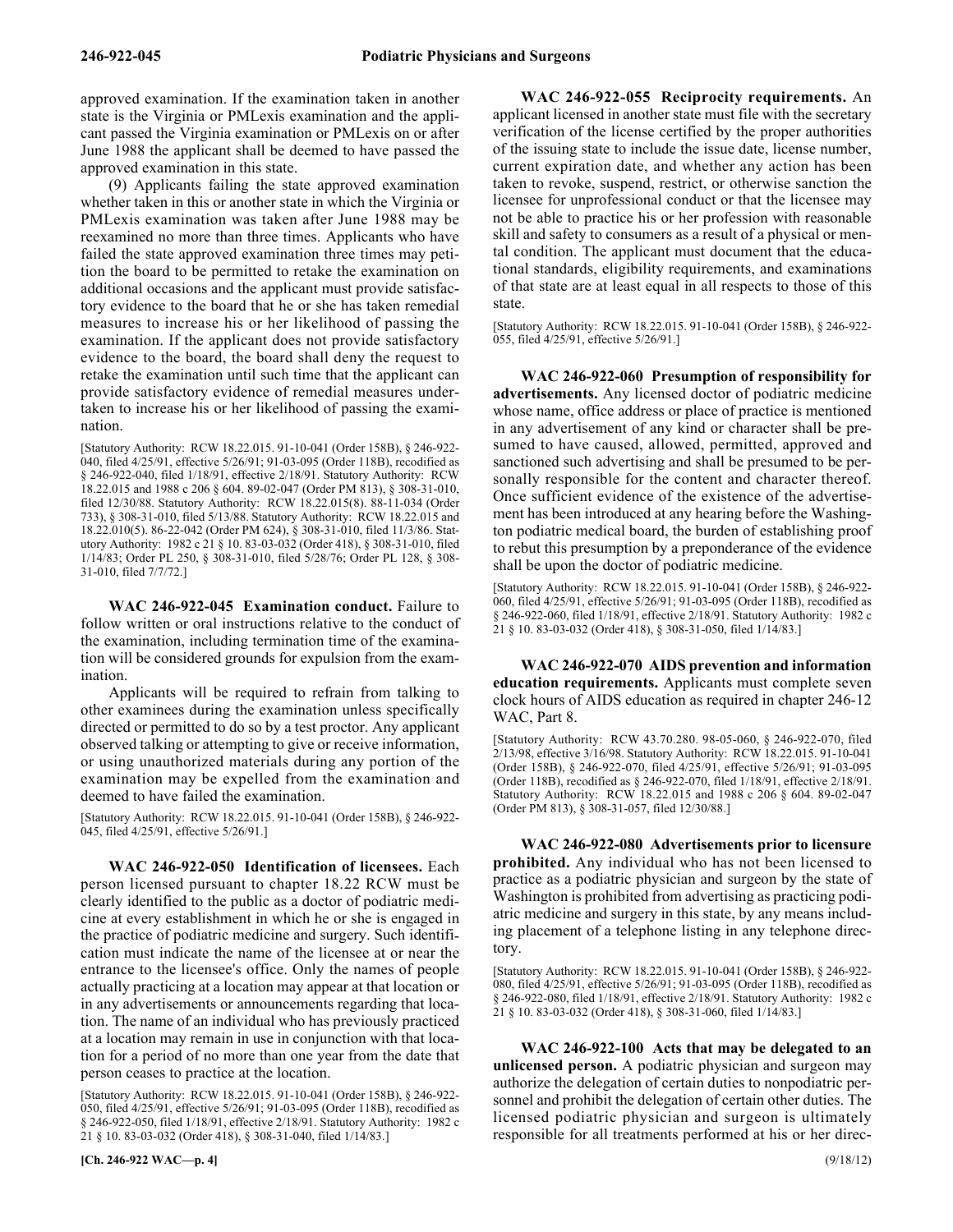tion. Duties that may be delegated to a person not licensed to practice podiatric medicine and surgery may be performed only under the supervision of a licensed podiatric physician and surgeon. The extent of delegation and the degree of supervision required to assure that the treatment is appropriate and does not jeopardize the systemic or pedal health of the patient varies with, among other considerations, the nature of the procedure and the qualifications of the person to whom the duty is delegated. A podiatric physician and surgeon may allow an unlicensed person to perform the following acts under the podiatric physician and surgeon's supervision limited to the following:

(1) Patient education in foot hygiene.

(2) Deliver a sedative drug in an oral dosage form to patient.

(3) Give preoperative and postoperative instructions.

(4) Assist in administration of nitrous oxide analgesia or sedation, but the unlicensed person shall not start the administration of the gases and shall not adjust the flow of the gases unless instructed to do so by the podiatric physician and surgeon. Patients must never be left unattended while nitrous oxide analgesia or sedation is administered to them. This regulation shall not be construed to prevent any person from taking appropriate action in the event of a medical emergency.

(5) Take health histories.

(6) Determine rate and quality of patient's radial pulses.

(7) Measure the patient's blood pressure.

(8) Perform a plethysmographic or doppler study.

(9) Observe the nature of the patient's shoes and hose.

(10) Observe and report wearing patterns on the patient's shoes.

(11) Assist in obtaining material for a culture-sensitivity test.

(12) Take scrapings from the skin or nails of the feet, prepare them for microscopic and culture examination.

(13) Perform weightbearing and nonweightbearing X rays.

(14) Photograph patient's foot disorder.

(15) Debride hyperkeratotic tissues of the foot.

(16) Remove and apply dressing and/or padding.

(17) Make necessary adjustments to the biomechanical device.

(18) Produce impression casting of the foot.

(19) Produce the following:

(a) Removable impression insoles and modifications.

(b) Protective devices for alleviating or dispersing pressure on certain deformities or skin lesions such as ulcers, corns, calluses, digital amputation stumps (e.g., latex shields).

(20) Apply strap and/or pad to the foot and/or leg.

(21) Prepare the foot for anesthesia as needed.

(22) Know the indications for and application of cardiopulmonary resuscitation (CPR).

(23) Prepare and maintain a surgically sterile field.

(24) Apply flexible cast (e.g., Unna Boot).

(25) Apply cast material for immobilization of the foot and leg.

(26) Remove sutures.

(27) Debride nails.

(28) Administer mechanical, manipulative and electrical treatment as directed by the podiatric physician and surgeon.

(29) Counsel and instruct patients in the basics of:

(a) Their examination, treatment regimen and prophylaxis for a problem.

(b) Patient and family foot health promotion practices.

(c) Patient and family care of specific diseases affecting the foot (e.g., diabetes, cerebrovascular accident, arthritis).

(d) Performing certain exercises and their importance.

(30) Give patient or family supplementary health education materials.

[Statutory Authority: RCW 18.22.015 and 18.130.050. 99-14-074, § 246- 922-100, filed 7/6/99, effective 8/6/99. Statutory Authority: RCW 18.22.015. 94-05-051, § 246-922-100, filed 2/10/94, effective 3/13/94; 91- 10-041 (Order 158B), § 246-922-100, filed 4/25/91, effective 5/26/91; 91- 03-095 (Order 118B), recodified as § 246-922-100, filed 1/18/91, effective 2/18/91; 84-02-077 (Order PL 450), § 308-31-110, filed 1/4/84.]

246-922-120 **WAC 246-922-120 General provisions.** (1) "Unprofessional conduct" as used in these regulations shall mean the conduct described in RCW 18.130.180.

(2) "Hospital" shall mean any health care institution licensed pursuant to chapter 70.41 RCW.

(3) "Nursing home" shall mean any health care institution which comes under chapter 18.51 RCW.

(4) "Board" shall mean the Washington state podiatric medical board, whose address is:

> Department of Health Professional Licensing Services 1300 Quince St., P.O. Box 47868 Olympia, WA 98504-7868

(5) "Podiatric physician and surgeon" shall mean a person licensed pursuant to chapter 18.22 RCW.

(6) "Mentally or physically disabled podiatric physician and surgeon" shall mean a podiatric physician and surgeon who has either been determined by a court to be mentally incompetent or mentally ill or who is unable to practice podiatric medicine and surgery with reasonable skill and safety to patients by reason of any mental or physical condition.

[Statutory Authority: RCW 18.22.015. 94-05-051, § 246-922-120, filed 2/10/94, effective 3/13/94; 91-10-041 (Order 158B), § 246-922-120, filed 4/25/91, effective 5/26/91; 91-03-095 (Order 118B), recodified as § 246- 922-120, filed 1/18/91, effective 2/18/91. Statutory Authority: RCW 18.130.170 and chapter 18.22 RCW. 90-12-013 (Order 060), § 308-31-210, filed 5/30/90, effective 6/30/90.]

246-922-130 **WAC 246-922-130 Mandatory reporting.** (1) All reports required by these regulations shall be submitted to the board as soon as possible, but no later than sixty days after a determination is made.

(2) A report should contain the following information if known:

(a) The name, address and telephone number of the person making the report.

(b) The name, address and telephone number of the podiatric physician and surgeon being reported.

(c) The case number of any patient whose treatment is a subject of the report.

(d) A brief description or summary of the facts which gave rise to the issuance of the report, including dates of occurrences.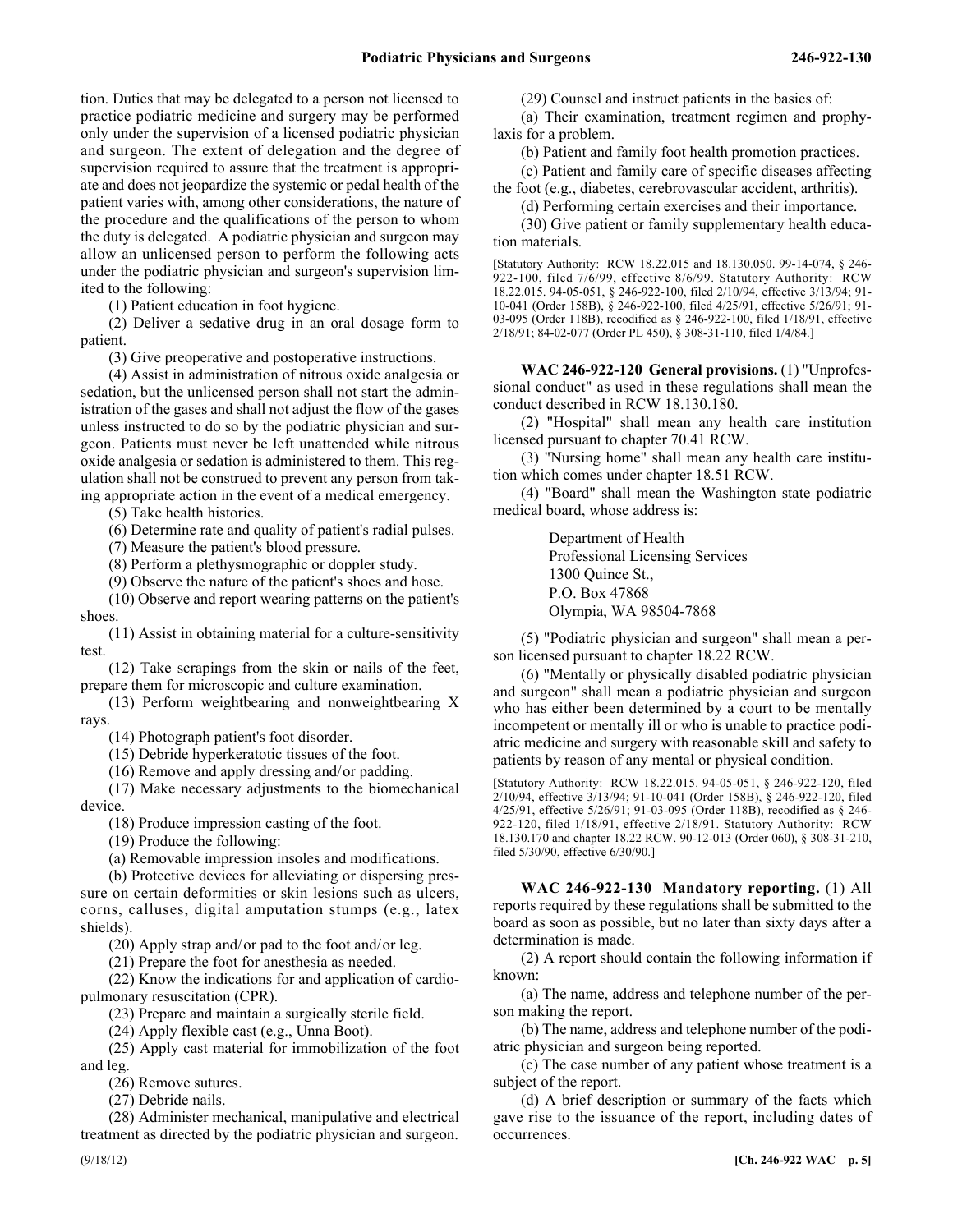(e) If court action is involved, the name of the court in which the action is filed along with the date of filing and docket number.

(f) Any further information which would aid in the evaluation of the report.

[Statutory Authority: RCW 18.22.015. 91-10-041 (Order 158B), § 246-922- 130, filed 4/25/91, effective 5/26/91; 91-03-095 (Order 118B), recodified as § 246-922-130, filed 1/18/91, effective 2/18/91. Statutory Authority: RCW 18.130.170 and chapter 18.22 RCW. 90-12-013 (Order 060), § 308-31-220, filed 5/30/90, effective 6/30/90.]

246-922-140 **WAC 246-922-140 Health care institutions.** The chief administrator or executive officer of any hospital or nursing home shall report to the board when any podiatric physician and surgeon's services are terminated or are restricted based on a determination that the podiatric physician and surgeon has either committed an act or acts which may constitute unprofessional conduct or that the podiatric physician and surgeon may be mentally or physically impaired. Said officer shall also report if a podiatric physician and surgeon accepts voluntary termination or restriction of clinical privileges in lieu of formal action based upon unprofessional conduct or upon being mentally or physically impaired.

[Statutory Authority: RCW 18.22.015. 91-10-041 (Order 158B), § 246-922- 140, filed 4/25/91, effective 5/26/91; 91-03-095 (Order 118B), recodified as § 246-922-140, filed 1/18/91, effective 2/18/91. Statutory Authority: RCW 18.130.170 and chapter 18.22 RCW. 90-12-013 (Order 060), § 308-31-230, filed 5/30/90, effective 6/30/90.]

246-922-150 **WAC 246-922-150 Podiatric medical associations or societies.** The president or chief executive officer of any podiatric medical association or society within this state shall report to the board when the association or society determines that a podiatric physician and surgeon has committed unprofessional conduct or that a podiatric physician and surgeon may not be able to practice podiatric medicine and surgery with reasonable skill and safety to patients as the result of any mental or physical condition and constitutes an apparent risk to the public health, safety or welfare. The report required by this subsection shall be made without regard to whether the license holder appeals, accepts or acts upon the determination made by the association or society. Notification of appeal shall be included.

[Statutory Authority: RCW 18.22.015. 91-10-041 (Order 158B), § 246-922- 150, filed 4/25/91, effective 5/26/91; 91-03-095 (Order 118B), recodified as § 246-922-150, filed 1/18/91, effective 2/18/91. Statutory Authority: RCW 18.130.170 and chapter 18.22 RCW. 90-12-013 (Order 060), § 308-31-240, filed 5/30/90, effective 6/30/90.]

246-922-160 **WAC 246-922-160 Health care service contractors and disability insurance carriers.** The executive officer of every health care service contractor and disability insurer regulated under chapters 48.20, 48.21, 48.21A and 48.44 RCW, operating in the state of Washington shall report to the board all final determinations that a podiatric physician and surgeon may have engaged in over-utilization of services, has charged fees for services not actually provided, may have engaged in unprofessional conduct, or by reason of mental or physical impairment may be unable to practice the profession with reasonable skill and safety.

[Statutory Authority: RCW 18.22.015. 91-10-041 (Order 158B), § 246-922- 160, filed 4/25/91, effective 5/26/91; 91-03-095 (Order 118B), recodified as § 246-922-160, filed 1/18/91, effective 2/18/91. Statutory Authority: RCW

18.130.170 and chapter 18.22 RCW. 90-12-013 (Order 060), § 308-31-250, filed 5/30/90, effective 6/30/90.]

246-922-170 **WAC 246-922-170 State and federal agencies.** The board requests the assistance of executive officers of any state or federal program operating in the state of Washington, under which a podiatric physician and surgeon is employed to provide patient care services, to report to the board whenever such a podiatric physician and surgeon has been judged to have demonstrated his/her incompetency or negligence in the practice of podiatric medicine and surgery, or has otherwise committed unprofessional conduct, or is mentally or physically impaired.

[Statutory Authority: RCW 18.22.015. 91-10-041 (Order 158B), § 246-922- 170, filed 4/25/91, effective 5/26/91; 91-03-095 (Order 118B), recodified as § 246-922-170, filed 1/18/91, effective 2/18/91. Statutory Authority: RCW 18.130.170 and chapter 18.22 RCW. 90-12-013 (Order 060), § 308-31-260, filed 5/30/90, effective 6/30/90.]

246-922-180 **WAC 246-922-180 Professional review organizations.** Unless prohibited by federal law, every professional review organization operating within the state of Washington shall report to the board any determinations that a podiatric physician and surgeon may have engaged in unprofessional conduct, or by reason of mental or physical impairment may be unable to practice the profession with reasonable skill and safety.

[Statutory Authority: RCW 18.22.015. 91-10-041 (Order 158B), § 246-922- 180, filed 4/25/91, effective 5/26/91; 91-03-095 (Order 118B), recodified as § 246-922-180, filed 1/18/91, effective 2/18/91. Statutory Authority: RCW 18.130.170 and chapter 18.22 RCW. 90-12-013 (Order 060), § 308-31-270, filed 5/30/90, effective 6/30/90.]

246-922-190 **WAC 246-922-190 Malpractice suit reporting.** Every licensed podiatric physician and surgeon shall, within sixty days after settlement or judgment, notify the board of any and all malpractice settlements or judgments in excess of twenty thousand dollars as a result of a claim or action for damages alleged to have been caused by a podiatric physician and surgeon's incompetency or negligence in the practice of podiatric medicine and surgery. Every podiatric physician and surgeon shall also report the settlement or judgment of three or more claims or actions for damages during a one-year period as the result of the alleged podiatric physician and surgeon's incompetence or negligence in the practice of podiatric medicine and surgery regardless of the dollar amount of the settlement or judgment.

[Statutory Authority: RCW 18.22.015. 91-10-041 (Order 158B), § 246-922- 190, filed 4/25/91, effective 5/26/91; 91-03-095 (Order 118B), recodified as § 246-922-190, filed 1/18/91, effective 2/18/91. Statutory Authority: RCW 18.130.170 and chapter 18.22 RCW. 90-12-013 (Order 060), § 308-31-280, filed 5/30/90, effective 6/30/90.]

246-922-200 **WAC 246-922-200 Professional and ethical standards.** In addition to those standards specifically expressed in chapter 18.22 RCW and chapter 18.130 RCW, the board adopts the standards that follow in governing or regulating the practice of podiatric physicians and surgeons within the state of Washington.

Podiatric medicine and surgery is that specialty of medicine and research that seeks to diagnose, treat, correct and prevent ailments of the human foot. A podiatrist shall hold foremost the principal objectives to render appropriate podi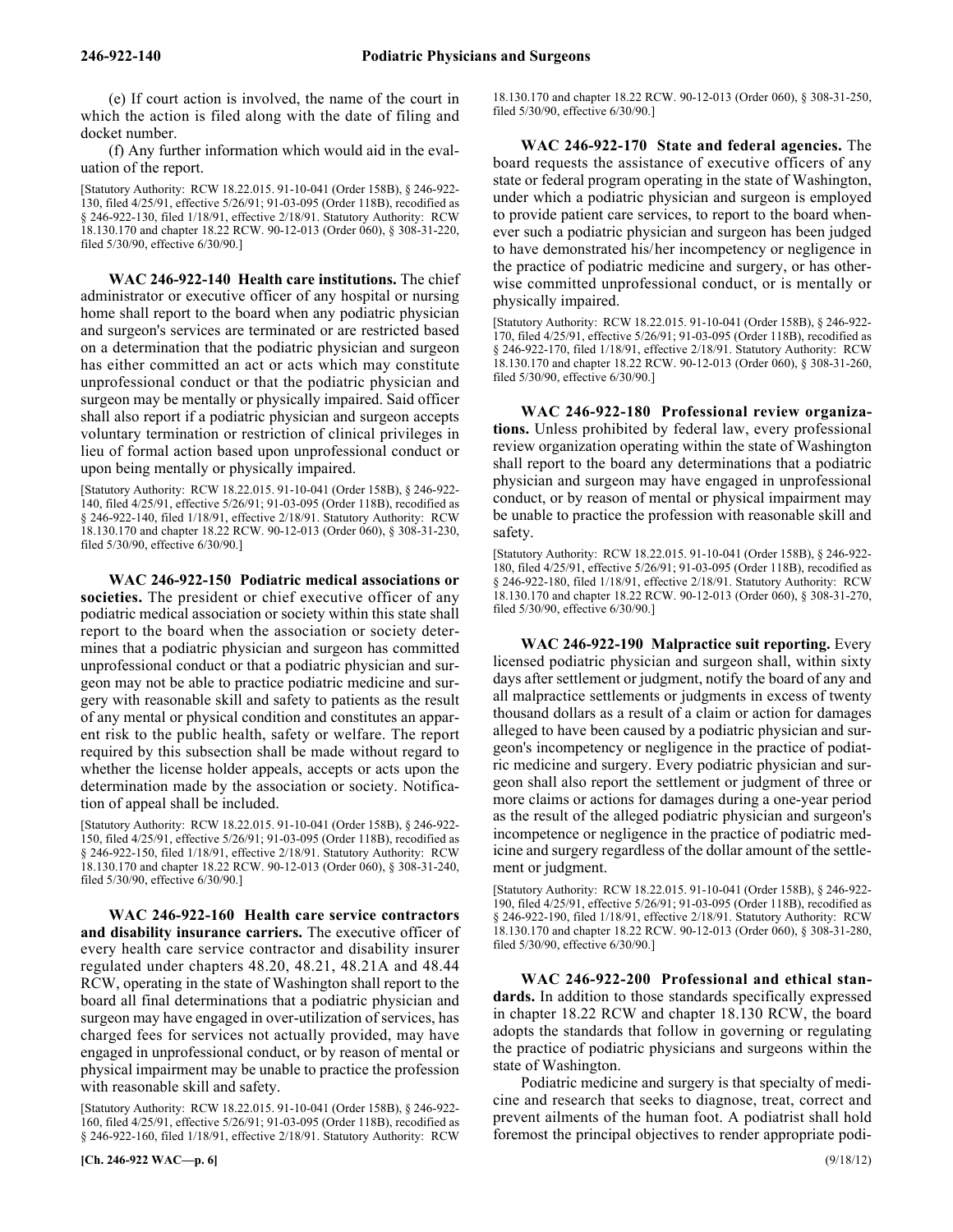atric medical services to society and to assist individuals in the relief of pain or correction of abnormalities, and shall always endeavor to conduct himself or herself in such a manner to further these objectives.

The podiatric physician and surgeon owes to his or her patients a reasonable degree of skill and quality of care. To this end, the podiatric physician and surgeon shall endeavor to keep abreast of new developments in podiatric medicine and surgery and shall pursue means that will lead to improvement of his or her knowledge and skill in the practice of podiatric medicine and surgery. "Quality of care" consists of the following elements:

(1) Necessity of care.

(2) Appropriateness of service rendered in view of the diagnosis.

(3) Utilization of services (over or under).

(4) Quality of service(s) rendered.

(5) Whether the service(s) reported had been actually rendered.

[Statutory Authority: RCW 18.22.015. 91-10-041 (Order 158B), § 246-922- 200, filed 4/25/91, effective 5/26/91; 91-03-095 (Order 118B), recodified as § 246-922-200, filed 1/18/91, effective 2/18/91; 87-09-045 (Order PM 643), § 308-31-500, filed 4/14/87; 87-04-050 (Order PM 638), § 308-31-500, filed 2/3/87; 84-02-077 (Order PL 450), § 308-31-500, filed 1/4/84.]

246-922-210 **WAC 246-922-210 Patient abandonment.** The podiatric physician and surgeon shall always be free to accept or reject a particular patient, but once care is undertaken, the podiatric physician and surgeon shall not neglect the patient as long as that patient cooperates with, requests, and authorizes the podiatric medical services for the particular problem.

[Statutory Authority: RCW 18.22.015. 91-10-041 (Order 158B), § 246-922- 210, filed 4/25/91, effective 5/26/91; 91-03-095 (Order 118B), recodified as § 246-922-210, filed 1/18/91, effective 2/18/91; 84-02-077 (Order PL 450), § 308-31-510, filed 1/4/84.]

246-922-230 **WAC 246-922-230 Prohibited transactions.** A podiatric physician and surgeon shall not compensate or give anything of value to a representative of the press, radio, television or other communication media in anticipation of or in return for professional publicity of any individual podiatric physician and surgeon in a news item.

[Statutory Authority: RCW 18.22.015. 91-10-041 (Order 158B), § 246-922- 230, filed 4/25/91, effective 5/26/91; 91-03-095 (Order 118B), recodified as § 246-922-230, filed 1/18/91, effective 2/18/91; 84-02-077 (Order PL 450), § 308-31-530, filed 1/4/84.]

246-922-235 **WAC 246-922-235 Prohibited publicity and advertising.** A podiatric physician and surgeon shall not use or allow to be used any form of public communications or advertising connected with his or her profession or in his or her professional capacity as a podiatric physician which is false, fraudulent, deceptive, or misleading or which contains any implication or statement likely to mislead or deceive because in context it makes only a partial disclosure of relevant facts.

[Statutory Authority: RCW 18.22.015. 93-18-036, § 246-922-235, filed 8/26/93, effective 9/26/93.]

246-922-240 **WAC 246-922-240 Soliciting patients.** A podiatric physician and surgeon shall not participate in the division of fees or agree to split or divide fees received for podiatric

medical services with any person for bringing or referring patients.

[Statutory Authority: RCW 18.22.015. 91-10-041 (Order 158B), § 246-922- 240, filed 4/25/91, effective 5/26/91; 91-03-095 (Order 118B), recodified as § 246-922-240, filed 1/18/91, effective 2/18/91; 84-02-077 (Order PL 450), § 308-31-540, filed 1/4/84.]

246-922-260 **WAC 246-922-260 Maintenance of patient records.** Any podiatric physician and surgeon who treats patients in the state of Washington shall maintain complete and legible treatment records regarding patients treated. These records shall include, but shall not be limited to X rays, treatment plans, patient charts, patient histories, correspondence, financial data and billing. These records shall be retained by the podiatric physician and surgeon in an orderly, accessible file and shall be readily available for inspection by the Washington state podiatric medical board or its authorized representative. Complete patient treatment records shall be maintained for a minimum of seven years after treatment is rendered.

[Statutory Authority: RCW 18.22.015. 94-05-051, § 246-922-260, filed 2/10/94, effective 3/13/94; 91-10-041 (Order 158B), § 246-922-260, filed 4/25/91, effective 5/26/91; 91-03-095 (Order 118B), recodified as § 246- 922-260, filed 1/18/91, effective 2/18/91; 84-02-077 (Order PL 450), § 308- 31-560, filed 1/4/84.]

246-922-270 **WAC 246-922-270 Inventory of legend drugs and controlled substances.** Every podiatric physician and surgeon shall maintain a record of all legend drugs and controlled substances that he or she has prescribed or dispensed. This record shall include the date prescribed or the date dispensed, the name of the patient prescribed or dispensed to, the name of the medication, and the dosage and amount of the medication prescribed or dispensed. The record of the medication prescribed or dispensed will be clearly indicated on the patient record.

[Statutory Authority: RCW 18.22.015. 91-10-041 (Order 158B), § 246-922- 270, filed 4/25/91, effective 5/26/91; 91-03-095 (Order 118B), recodified as § 246-922-270, filed 1/18/91, effective 2/18/91; 84-02-077 (Order PL 450), § 308-31-570, filed 1/4/84.]

246-922-285 **WAC 246-922-285 Retired active credential.** A practitioner may obtain a retired active credential. Refer to the requirements of chapter 246-12 WAC, Part 5.

[Statutory Authority: RCW 43.70.280. 98-05-060, § 246-922-285, filed 2/13/98, effective 3/16/98.]

246-922-290 **WAC 246-922-290 Inactive credential.** A practitioner may obtain an inactive credential. Refer to the requirements of chapter 246-12 WAC, Part 4.

[Statutory Authority: RCW 43.70.280. 98-05-060, § 246-922-290, filed 2/13/98, effective 3/16/98. Statutory Authority: RCW 18.22.015. 91-10-041 (Order 158B), § 246-922-290, filed 4/25/91, effective 5/26/91.]

246-922-295 **WAC 246-922-295 Expired license.** (1) If the license has expired for three years or less, the practitioner must meet the requirements of chapter 246-12 WAC, Part 2.

(2) If the license has expired for over three years, and the practitioner has been in active practice in another United States jurisdiction, the practitioner must:

(a) Submit verification of active practice from any other United States jurisdiction;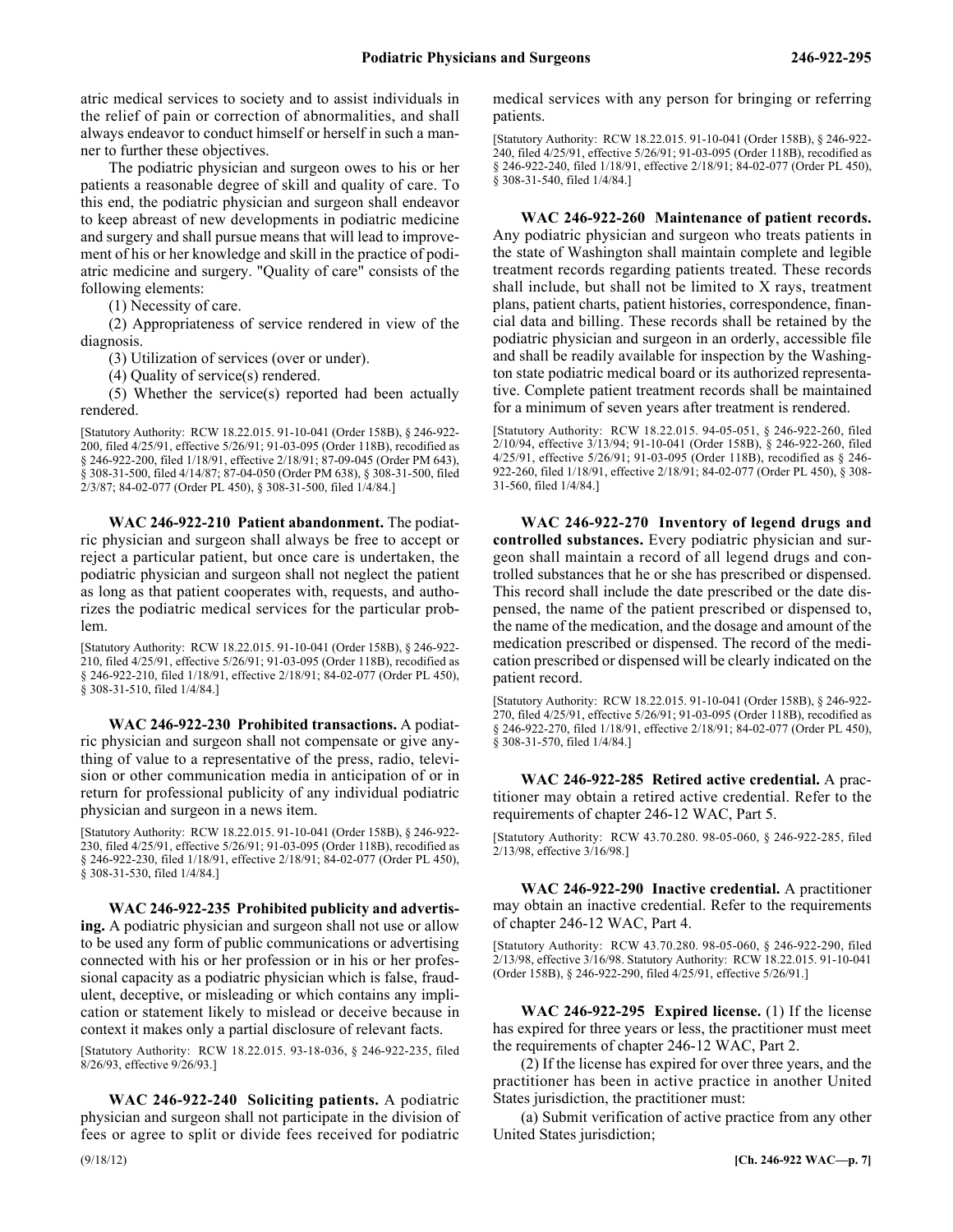(b) Provide documentation relative to any malpractice settlements or judgments within the past five years;

(c) Meet the requirements of chapter 246-12 WAC, Part 2.

(3) If the license has expired for over three years, and the practitioner has not been in active practice in another United States jurisdiction, the practitioner:

(a) May be required to be reexamined as provided in RCW 18.22.083;

(b) Provide documentation relative to any malpractice settlements or judgments within the past five years;

(c) Must meet the requirements of chapter 246-12 WAC, Part 2.

[Statutory Authority: RCW 43.70.280. 98-05-060, § 246-922-295, filed 2/13/98, effective 3/16/98. Statutory Authority: RCW 18.22.015. 91-10-041 (Order 158B), § 246-922-295, filed 4/25/91, effective 5/26/91.]

246-922-300 **WAC 246-922-300 Podiatric continuing education required.** The podiatric medical board encourages licensees to deliver high-quality patient care. The board recognizes that continuing education programs designed to inform practitioners of recent developments within podiatric medicine and relative fields and review of various aspects of basic professional education and podiatric practice are beneficial to professional growth. The board encourages participation in podiatric continuing education as a mechanism to maintain and enhance competence.

(1) Fifty contact hours of scientific podiatric continuing education is required every two years when the license is renewed to maintain a current license as provided in chapter 246-12 WAC, Part 7.

Five credit hours may be granted for one hour of course instruction. A maximum of ten hours may be claimed per reporting period.

(2) Approved courses shall be scientific in nature designed to provide information and enhancement of current knowledge of the mechanisms of disease and treatment, which may include applicable clinical information.

(a) Serving as a resident in an approved post-graduate residency training program shall satisfy the continuing education credit for the reporting period.

(b) Continuing education activities which do not affect the delivery of patient care, (e.g., marketing and billing), may not be claimed for continuing education credit.

[Statutory Authority: RCW 18.22.015. 99-20-096, § 246-922-300, filed 10/5/99, effective 11/5/99. Statutory Authority: RCW 43.70.280. 98-05- 060, § 246-922-300, filed 2/13/98, effective 3/16/98. Statutory Authority: RCW 18.22.015. 94-05-051, § 246-922-300, filed 2/10/94, effective 3/13/94; 91-10-041 (Order 158B), § 246-922-300, filed 4/25/91, effective 5/26/91.]

246-922-310 **WAC 246-922-310 Categories of creditable podiatric continuing education activities.** The following categories of creditable podiatric continuing education activities sponsored by the following organizations are approved by the board. The credits must be earned in the twenty-four month period preceding the licensee's reporting period. One contact hour is defined as a typical fifty-minute classroom instructional session or its equivalent.

(1) Scientific courses or seminars approved by the American Podiatric Medical Association and its component societies and affiliated and related organizations.

(2) Scientific courses or seminars offered by accredited, licensed, or otherwise approved hospitals, colleges, and universities and their associated foundations and institutes offering continuing education programs in podiatric medicine.

(3) Scientific courses or seminars offered by recognized nonpodiatric medical and health-care related societies (e.g., the American Medical Association, the American Physical Therapy Association) offering continuing education programs related to podiatric medicine.

(4) Scientific courses or seminars offered by other nonprofit organizations, other proprietary organizations, and individuals offering continuing education in podiatric medicine.

(5) A post-graduate residency training program accredited by the council on podiatric medical education.

[Statutory Authority: RCW 18.22.015. 99-20-096, § 246-922-310, filed 10/5/99, effective 11/5/99; 94-05-051, § 246-922-310, filed 2/10/94, effective 3/13/94; 91-10-041 (Order 158B), § 246-922-310, filed 4/25/91, effective 5/26/91.]

246-922-400 **WAC 246-922-400 Intent.** It is the intent of the legislature that the podiatric medical board seek ways to identify and support the rehabilitation of podiatric physicians and surgeons where practice or competency may be impaired due to the abuse of or dependency upon drugs or alcohol. The legislature intends that these practitioners be treated so that they can return to or continue to practice podiatric medicine and surgery in a way which safeguards the public. The legislature specifically intends that the podiatric medical board establish an alternate program to the traditional administrative proceedings against podiatric physicians and surgeons.

In lieu of disciplinary action under RCW 18.130.160, if the podiatric medical board determines that the unprofessional conduct may be the result of substance abuse or dependency, the board may refer the licensee to a voluntary substance abuse monitoring program approved by the board.

[Statutory Authority: RCW 18.22.015 and chapter 18.22 RCW. 94-14-082, § 246-922-400, filed 7/5/94, effective 8/5/94.]

246-922-405 **WAC 246-922-405 Definitions used relative to substance abuse monitoring.** (1) "Approved substance abuse/dependency monitoring program" or "approved monitoring program" is a program the board has determined meets the requirements of the law and rules established by the board according to the Washington Administrative Code which enters into a contract with podiatric practitioners who have substance abuse/dependency problems. The approved substance abuse monitoring program oversees compliance of the podiatric practitioner's recovery activities as required by the board. Substance abuse monitoring programs may provide evaluation and/or treatment to participating podiatric practitioners.

(2) "Impaired podiatric practitioner" means a podiatric physician and surgeon who is unable to practice podiatric medicine and surgery with judgment, skill, competence, or safety due to chemical dependence/substance abuse.

(3) "Contract" is a comprehensive, structured agreement between the recovering podiatric practitioner and the approved monitoring program wherein the podiatric practitioner consents to comply with the monitoring program and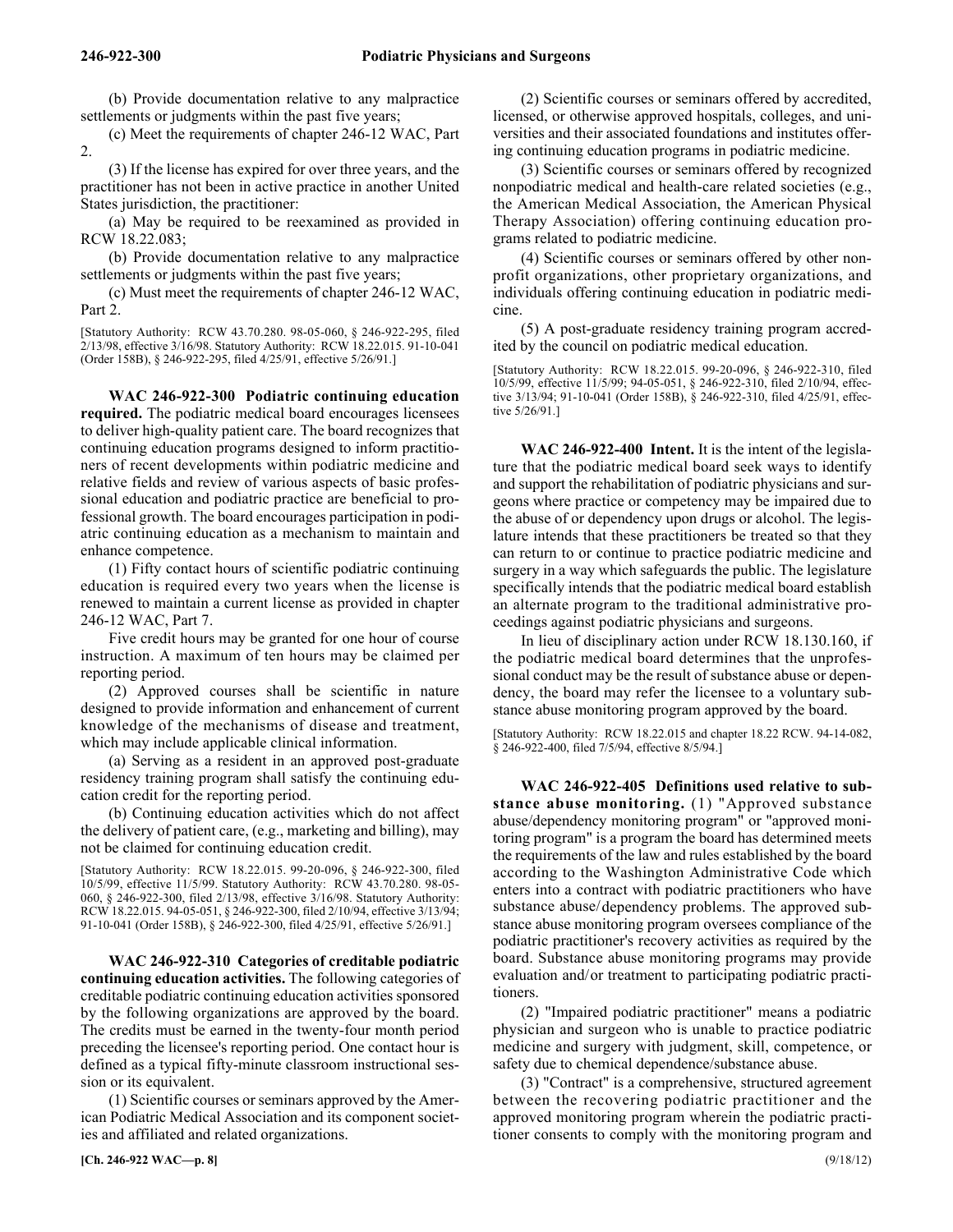the required components for the podiatric practitioner's recovery activity.

(4) "Approved treatment facility" is a facility approved by the bureau of alcohol and substance abuse, department of social and health services.

(5) "Chemical dependence/substance abuse" means an illness/condition which involves the inappropriate use of alcohol and/or other drugs to a degree that such use interferes in the functional life of the licensee, as manifested by personal, family, physical, emotional, occupational (professional services), legal, or spiritual problems.

(6) "Drug" means a chemical substance alone or in combination with other drugs, including alcohol.

(7) "Aftercare/continuing care" means that period of time after intensive treatment that provides the podiatric practitioner and the podiatric practitioner's family with group, or individualized counseling sessions, discussions with other families, ongoing contact and participation in selfhelp groups, and ongoing continued support of treatment program staff.

(8) "Podiatric practitioner support group" is a group of podiatric practitioners and/or other health care professionals meeting regularly to support the recovery of its members. The group provides a confidential setting with a trained and experienced facilitator in which participants may safely discuss drug diversion, licensure issues, return to work, and other professional issues related to recovery.

(9) "Twelve-step groups" are groups such as Alcoholics Anonymous, Narcotics Anonymous, and related organizations based on a philosophy of anonymity, belief in a power greater than oneself, peer group association, and self-help.

(10) "Random drug screens" are laboratory tests to detect the presence of drugs of abuse or dependency in body fluids which are performed at irregular intervals not known in advance by the person to be tested. The collection of the body fluids must be observed by a treatment or health care professional or other board or monitoring program-approved observer.

(11) "Recovering" means that a chemically dependent podiatric practitioner is in compliance with a treatment plan of rehabilitation in accordance with criteria established by an approved treatment facility and an approved substance abuse monitoring program.

(12) "Rehabilitation" means the process of restoring a chemically dependent podiatric practitioner to a level of professional performance consistent with public health and safety.

(13) "Reinstatement" means the process whereby a recovering podiatric practitioner is permitted to resume the practice of podiatric medicine and surgery.

[Statutory Authority: RCW 18.22.015 and chapter 18.22 RCW. 94-14-082, § 246-922-405, filed 7/5/94, effective 8/5/94.]

246-922-410 **WAC 246-922-410 Approval of substance abuse monitoring programs.** The board will approve the monitoring program(s) which will participate in the recovery of podiatric practitioners. The board will enter into a contract with the approved substance abuse monitoring program(s).

(1) An approved monitoring program:

(a) May provide evaluations and/or treatment to the participating podiatric practitioners;

(b) Shall enter into a contract with the podiatric practitioner and the board to oversee the podiatric practitioner's compliance with the requirement of the program;

(c) Shall maintain records on participants;

(d) Shall be responsible for providing feedback to the podiatric practitioner as to whether treatment progress is acceptable;

(e) Shall report to the board any podiatric practitioner who fails to comply with the requirements of the monitoring program;

(f) Shall provide the board with a statistical report and financial statement on the program, including progress of participants, at least annually, or more frequently as requested by the board;

(g) Shall provide for the board a complete biennial audited financial statement;

(h) Shall enter into a written contract with the board and submit monthly billing statements supported by documentation;

(2) Approved monitoring program staff must have the qualifications and knowledge of both substance abuse/ dependency and the practice of podiatric medicine and surgery as defined in chapter 18.22 RCW to be able to evaluate:

(a) Drug screening laboratories;

(b) Laboratory results;

(c) Providers of substance abuse treatment, both individual and facilities;

(d) Podiatric practitioner support groups;

(e) Podiatric practitioners' work environment; and

(f) The ability of the podiatric practitioners to practice with reasonable skill and safety.

(3) The program staff of the approved monitoring program may evaluate and recommend to the board, on an individual basis, whether a podiatric practitioner will be prohibited from engaging in the practice of podiatric medicine and surgery for a period of time and restrictions, if any, on the podiatric practitioner's access to controlled substances in the workplace.

(4) The board shall provide the approved monitoring program board orders requiring treatment, monitoring, and/or limitations on the practice of podiatric medicine and surgery for those participating in the program.

[Statutory Authority: RCW 18.22.015 and chapter 18.22 RCW. 94-14-082, § 246-922-410, filed 7/5/94, effective 8/5/94.]

246-922-415 **WAC 246-922-415 Participation in approved substance abuse monitoring program.** (1) The podiatric practitioner who has been investigated by the board may accept board referral into the approved substance abuse monitoring program. Referral may occur in lieu of disciplinary action under RCW 18.130.160 or as a result of a board order as final disposition of a disciplinary action. The podiatric practitioner:

(a) Shall undergo a complete physical and psychosocial evaluation before entering the approved monitoring program. This evaluation is to be performed by a health care professional(s) with expertise in chemical dependency;

(b) Shall enter into a contract with the approved substance abuse monitoring program to comply with the requirements of the program which shall include, but not be limited to: The podiatric practitioner: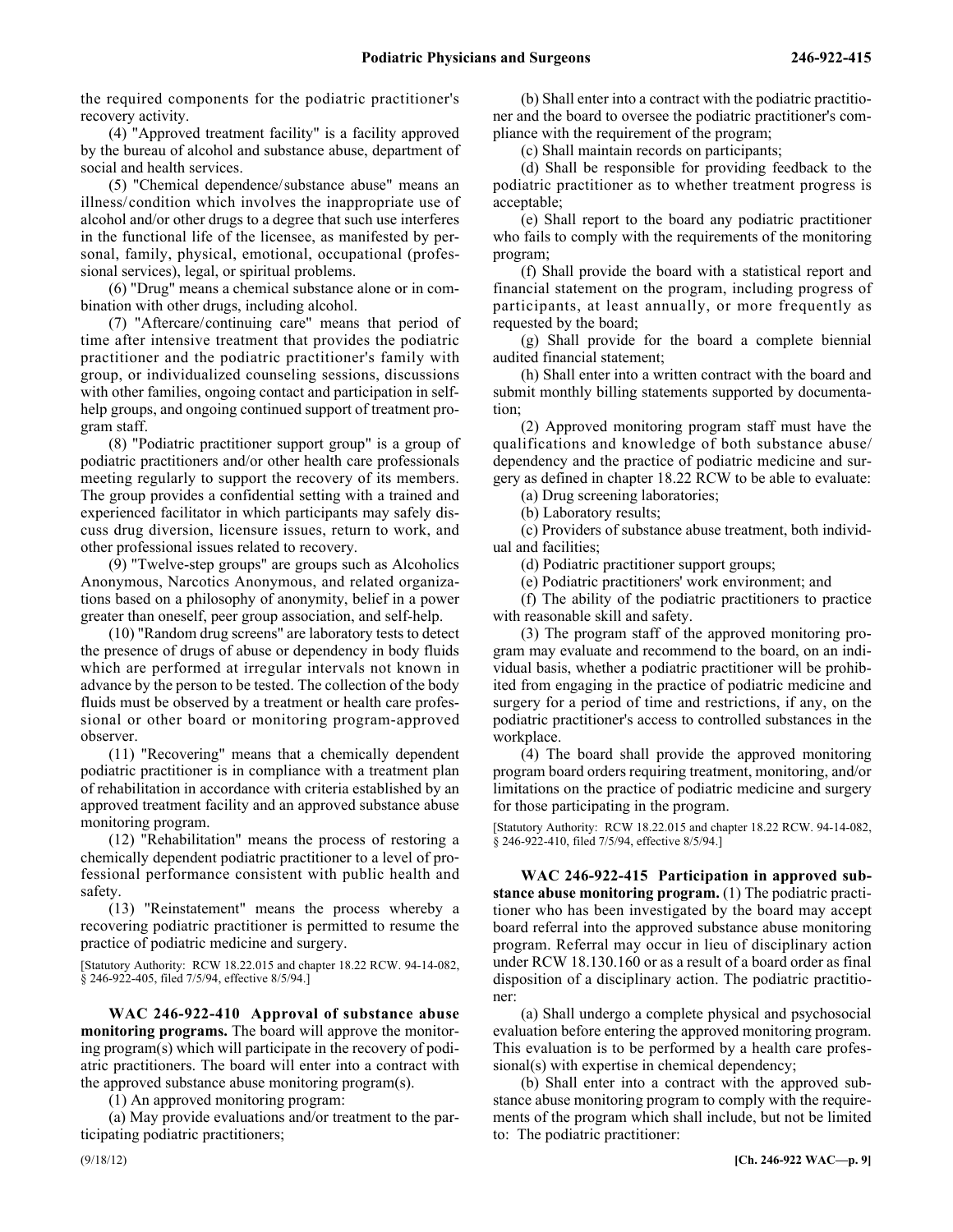(i) Shall undergo intensive substance abuse treatment by an approved treatment facility;

(ii) Shall agree to abstain from the use of all mind-altering substances, including alcohol, except for medications prescribed by an authorized prescriber, as defined in RCW 69.41.030 and 69.50.101. Said prescriber shall notify the monitoring program of all drugs prescribed within fourteen days of the date care was provided;

(iii) Must complete the prescribed aftercare/continuing care program of the intensive treatment facility. This may include individual and/or group psychotherapy;

(iv) Must cause the treatment counselor(s) and authorized prescriber(s) to provide reports to the appropriate monitoring program at specified intervals. Reports shall include treatment prognosis, goals, drugs prescribed, etc;

(v) Shall submit to random drug screening, with observed specimen collection, as specified by the approved monitoring program;

(vi) Shall attend podiatric practitioner support groups facilitated by health care professionals and/or twelve-step group meetings as specified by the contract;

(vii) Shall comply with specified employment conditions and restrictions as defined by the contract;

(viii) Shall sign a waiver allowing the approved monitoring program to release information to the board if the podiatric practitioner does not comply with the requirements of the contract;

(c) Is responsible for paying the costs of the physical and psychosocial evaluation, substance abuse/dependency treatment, random urine screens and other personal expenses incurred in compliance with the contract;

(d) May be subject to disciplinary action under RCW 18.130.160 and 18.130.180 if the podiatric practitioner does not consent to be referred to the approved monitoring program, does not comply with specified practice restrictions, or does not successfully complete the program.

(2) A podiatric practitioner who is not being investigated by the board or subject to current disciplinary action, not currently being monitored by the board for substance abuse or dependency, may voluntarily participate in the approved substance abuse monitoring program without being referred by the board. Such voluntary participants shall not be subject to disciplinary action under RCW 18.130.160 and 18.130.180 for their substance abuse/dependency, and shall not have their participation made known to the board if they continue to satisfactorily meet the requirements of the approved monitoring program. The podiatric practitioner:

(a) Shall undergo a complete physical and psychosocial evaluation before entering the approved monitoring program. This evaluation will be performed by a health care professional with expertise in chemical dependency;

(b) Shall enter into a contract with the approved substance abuse monitoring program to comply with the requirements of the program which shall include, but not be limited to: The podiatric practitioner:

(i) Shall undergo intensive substance abuse treatment by an approved treatment facility;

(ii) Shall agree to abstain from the use of all mind-altering substances, including alcohol, except for medications prescribed by an authorized prescriber, as defined in RCW 69.41.030 and 69.50.101. Said prescriber shall notify the monitoring program of all drugs prescribed within fourteen days of the date care was provided;

(iii) Must complete the prescribed aftercare/continuing care program of the intensive treatment facility. This may include individual and/or group therapy;

(iv) Must cause the treatment counselor(s) and authorized prescriber(s) to provide reports to the approved monitoring program at specified intervals. Reports shall include treatment prognosis, goals, drugs prescribed, etc;

(v) Shall submit to random drug screening, with observed specimen collection, as specified by the approved monitoring program;

(vi) Shall attend podiatric practitioner support groups facilitated by a health care professional and/or twelve-step group meetings as specified by the contract;

(vii) Shall comply with specified employment conditions and restrictions as defined by the contract;

(viii) Shall sign a waiver allowing the approved monitoring program to release information to the board if the podiatric practitioner does not comply with the requirements of the contract. The podiatric practitioner may be subject to disciplinary action under RCW 18.130.160 and 18.130.180 for noncompliance with the contract or if he/she does not successfully complete the program;

(c) Is responsible for paying the costs of the physical and psychosocial evaluation, substance abuse/dependency treatment, random urine screens, and other personal expenses incurred in compliance with the contract.

[Statutory Authority: RCW 18.22.015 and chapter 18.22 RCW. 94-14-082, § 246-922-415, filed 7/5/94, effective 8/5/94.]

246-922-500 **WAC 246-922-500 Adjudicative proceedings.** The board adopts the model procedural rules for adjudicative proceedings as adopted by the department of health and contained in chapter 246-11 WAC, including subsequent amendments.

[Statutory Authority: RCW 18.22.015 and 18.130.050. 94-09-008, § 246- 922-500, filed 4/11/94, effective 5/12/94.]

### 246-922-600 **WAC 246-922-600 Sexual misconduct.** (1) Definitions:

(a) "Patient" means a person who is receiving health care or treatment, or has received health care or treatment without a termination of the podiatric physician-patient relationship. The determination of when a person is a patient is made on a case-by-case basis with consideration given to a number of factors, including the nature, extent and context of the professional relationship between the podiatric physician and the person. The fact that a person is not actively receiving treatment or professional services is not the sole determining factor.

(b) "Podiatric physician" means a person licensed to practice podiatric medicine and surgery under chapter 18.22 RCW.

(c) "Key third party" means a person in a close personal relationship with the patient and includes, but is not limited to, spouses, domestic partners, parents, siblings, children, guardians and proxies.

(2) A podiatric physician shall not engage in sexual misconduct with a current patient or a key third party. A podiatric physician engages in sexual misconduct when he or she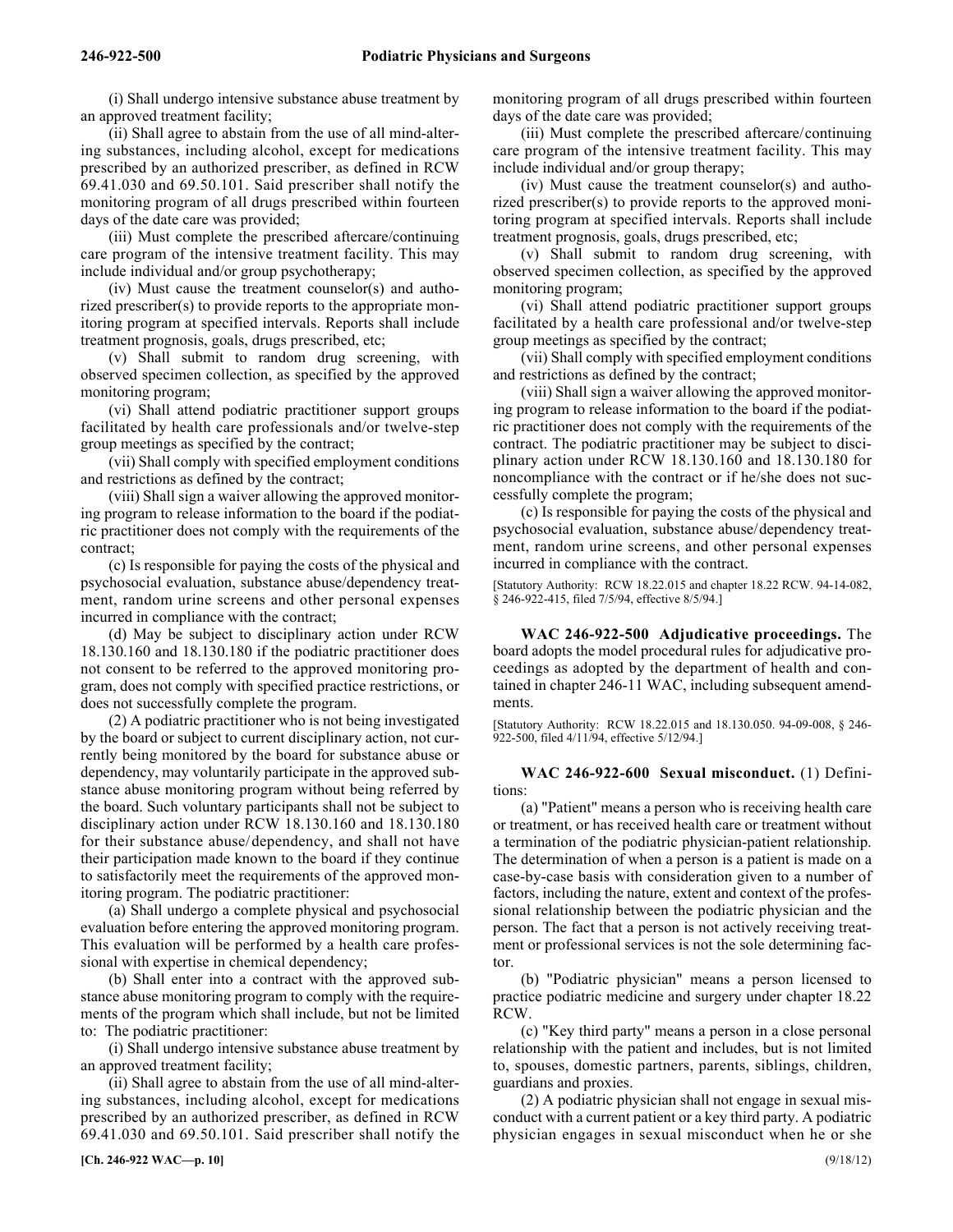engages in the following behaviors with a patient or key third party:

(a) Sexual intercourse or genital to genital contact;

(b) Oral to genital contact;

(c) Genital to anal contact or oral to anal contact;

(d) Kissing in a romantic or sexual manner;

(e) Touching breasts, genitals or any sexualized body part for any purpose other than appropriate examination or treatment;

(f) Examination or touching of genitals without using gloves;

(g) Not allowing a patient the privacy to dress or undress;

(h) Encouraging the patient to masturbate in the presence of the podiatric physician or masturbation by the podiatric physician while the patient is present;

(i) Offering to provide practice-related services, such as medication, in exchange for sexual favors;

(j) Soliciting a date;

(k) Engaging in a conversation regarding the sexual history, preferences or fantasies of the podiatric physician.

(3) A podiatric physician shall not engage in any of the conduct described in subsection (2) of this section with a former patient or key third party if the podiatric physician:

(a) Uses or exploits the trust, knowledge, influence, or emotions derived from the professional relationship; or

(b) Uses or exploits privileged information or access to privileged information to meet the podiatric physician's personal or sexual needs.

(4) To determine whether a patient is a current patient or a former patient, the board will analyze each case individually, and will consider a number of factors, including, but not limited to, the following:

(a) Documentation of formal termination;

(b) Transfer of the patient's care to another health care provider;

(c) The length of time that has passed;

(d) The length of time of the professional relationship;

(e) The extent to which the patient has confided personal or private information to the podiatric physician;

(f) The nature of the patient's health problem;

(g) The degree of emotional dependence and vulnerability.

(5) This section does not prohibit conduct that is required for medically recognized diagnostic or treatment purposes if the conduct meets the standard of care appropriate to the diagnostic or treatment situation.

(6) It is not a defense that the patient, former patient, or key third party initiated or consented to the conduct, or that the conduct occurred outside the professional setting.

(7) A violation of any provision of this section shall constitute grounds for disciplinary action.

[Statutory Authority: RCW 18.22.015, 18.130.050 and 18.130.180. 07-12- 092, § 246-922-600, filed 6/6/07, effective 7/7/07.]

246-922-620 **WAC 246-922-620 Abuse.** (1) A podiatric physician commits unprofessional conduct if the podiatric physician abuses a patient or key third party. "Podiatric physician," "patient" and "key third party" are defined in WAC 246-922- 600. A podiatric physician abuses a patient when he or she:

(a) Makes statements regarding the patient's body, appearance, sexual history, or sexual orientation that have no legitimate medical or therapeutic purpose;

(b) Removes a patient's clothing or gown without consent;

(c) Fails to treat an unconscious or deceased patient's body or property respectfully;

(d) Engages in any conduct, whether verbal or physical, which unreasonably demeans, humiliates, embarrasses, threatens, or harms a patient.

(2) A violation of any provision of this section shall constitute grounds for disciplinary action.

[Statutory Authority: RCW 18.22.015, 18.130.050 and 18.130.180. 07-12- 092, § 246-922-620, filed 6/6/07, effective 7/7/07.]

246-922-650 **WAC 246-922-650 Safe and effective analgesia and anesthesia administration in office-based settings.** (1) Purpose. The purpose of this rule is to promote and establish consistent standards, continuing competency, and to promote patient safety. The podiatric medical board establishes the following rule for physicians licensed under chapter 18.22 RCW who perform surgical procedures and use analgesia or sedation in office-based settings. This rule does not apply to any office-based procedures performed with the use of general anesthesia.

(2) Definitions. The following terms used in this subsection apply throughout this rule unless the context clearly indicates otherwise:

(a) "Board" means the podiatric medical board.

(b) "Deep sedation" or "analgesia" means a drug-induced depression of consciousness during which patients cannot be easily aroused but respond purposefully following repeated or painful stimulation. The ability to independently maintain ventilatory function may be impaired. Patients may require assistance in maintaining a patent airway, and spontaneous ventilation may be inadequate. Cardiovascular function is usually maintained.

(c) "General anesthesia" means a state of unconsciousness intentionally produced by anesthetic agents, with absence of pain sensation over the entire body, in which the patient is without protective reflexes and is unable to maintain an airway. Sedation that unintentionally progresses to the point at which the patient is without protective reflexes and is unable to maintain an airway is not considered general anesthesia.

(d) "Local infiltration" means the process of infusing a local anesthetic agent into the skin and other tissues to allow painless wound irrigation, exploration and repair, and other procedures.

(e) "Major conduction anesthesia" means the administration of a drug or combination of drugs to interrupt nerve impulses without loss of consciousness, such as epidural, caudal, or spinal anesthesia, lumbar or brachial plexus blocks, and intravenous regional anesthesia. Major conduction anesthesia does not include isolated blockade of small peripheral nerves, such as digital nerves.

(f) "Minimal sedation" or "analgesia" means a druginduced state during which patients respond normally to verbal commands. Although cognitive function and coordination may be impaired, ventilatory and cardiovascular functions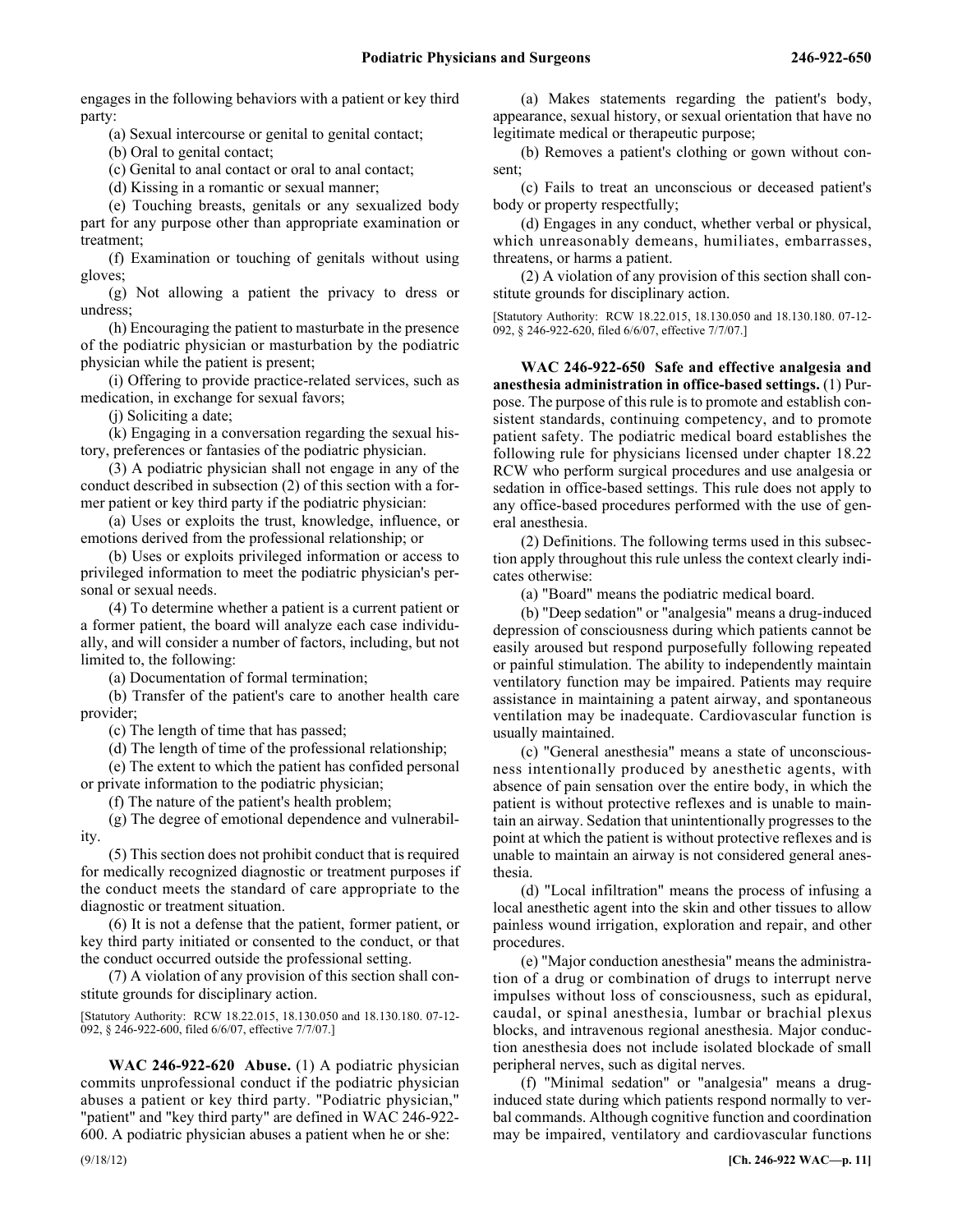are unaffected. Minimal sedation is limited to oral or intramuscular medications, or both.

(g) "Moderate sedation" or "analgesia" means a druginduced depression of consciousness during which patients respond purposefully to verbal commands, either alone or accompanied by tactile stimulation. No interventions are required to maintain a patent airway, and spontaneous ventilation is adequate. Cardiovascular function is usually maintained.

(h) "Office-based surgery" means any surgery or invasive medical procedure requiring analgesia or sedation, performed in a location other than a hospital, or hospital-associated surgical center licensed under chapter 70.41 RCW, or an ambulatory surgical facility licensed under chapter 70.230 RCW.

(i) "Physician" means a podiatric physician licensed under chapter 18.22 RCW.

(3) Exemptions. This rule does not apply to physicians when:

(a) Performing surgery and medical procedures that require only minimal sedation (anxiolysis) or analgesia, or infiltration of local anesthetic around peripheral nerves;

(b) Performing surgery in a hospital, or hospital-associated surgical center licensed under chapter 70.41 RCW, or an ambulatory surgical facility licensed under chapter 70.230 RCW;

(c) Performing surgery using general anesthesia. General anesthesia cannot be a planned event in an office-based surgery setting. Facilities in which physicians perform procedures in which general anesthesia is a planned event are regulated by rules related to hospitals, or hospital-associated surgical centers licensed under chapter 70.41 RCW, or ambulatory surgical facilities licensed under chapter 70.230 RCW.

(4) Application of rule. This rule applies to physicians practicing independently or in a group setting who perform office-based surgery employing one or more of the following levels of sedation or anesthesia:

(a) Moderate sedation or analgesia; or

(b) Deep sedation or analgesia; or

(c) Major conduction anesthesia below the ankle.

(5) Accreditation or certification. Within three hundred sixty-five calendar days of the effective date of this rule, a physician who performs a procedure under this rule must ensure that the procedure is performed in a facility that is appropriately equipped and maintained to ensure patient safety through accreditation or certification from one of the following:

(a) The Joint Commission (JC);

(b) The Accreditation Association for Ambulatory Health Care (AAAHC);

(c) The American Association for Accreditation of Ambulatory Surgery Facilities (AAAASF); or

(d) The Centers for Medicare and Medicaid Services (CMS).

(6) Presence of an anesthesiologist or anesthetist. For procedures requiring spinal or major conduction anesthesia above the ankle, a physician authorized under chapter 18.71 or 18.57 RCW or a certified registered nurse anesthetist authorized under chapter 18.79 RCW must administer the anesthesia. Under RCW 18.22.035 (4)(b), podiatrists shall

not administer spinal anesthetic or any anesthetic that renders the patient unconscious.

(7) Qualifications for administration of sedation and analgesia shall include:

(a) Completion of a continuing medical education course in conscious sedation; or

(b) Relevant training in a residency training program; or (c) Having privileges for conscious sedation granted by a

hospital medical staff. (8) At least one licensed health care practitioner currently certified in advanced resuscitative techniques appropriate for the patient age group (e.g., advanced cardiac life support (ACLS), pediatric advanced life support (PALS) or advanced pediatric life support (APLS)) must be present or immediately available with age-size-appropriate resuscitative equipment throughout the procedure and until the patient has met the criteria for discharge from the facility.

(9) Sedation assessment and management.

(a) Sedation is a continuum. Depending on the patient's response to drugs, the drugs administered, and the dose and timing of drug administration, it is possible that a deeper level of sedation will be produced than initially intended.

(b) Licensed health care practitioners intending to produce a given level of sedation should be able to "rescue" patients who enter a deeper level of sedation than intended.

(c) If a patient enters into a deeper level of sedation than planned, the licensed health care practitioner must return the patient to the lighter level of sedation as quickly as possible, while closely monitoring the patient to ensure the airway is patent, the patient is breathing, and that oxygenation, the heart rate and blood pressure are within acceptable values.

(10) Separation of surgical and monitoring functions.

(a) The physician performing the surgical procedure must not provide the anesthesia or monitoring.

(b) The licensed health care practitioner, designated by the physician to administer intravenous medications and monitor the patient who is under moderate sedation, may assist the operating physician with minor, interruptible tasks of short duration once the patient's level of sedation and vital signs have been stabilized, provided that adequate monitoring of the patient's condition is maintained. The licensed health care practitioner who administers intravenous medications and monitors a patient under deep sedation or analgesia must not perform or assist in the surgical procedure.

(11) Emergency care and transfer protocols. A physician performing office-based surgery must ensure that in the event of a complication or emergency:

(a) All office personnel are familiar with a written and documented plan to timely and safely transfer patients to an appropriate hospital.

(b) The plan must include arrangements for emergency medical services and appropriate transfer of the patient to the hospital.

(12) Medical record. The physician performing officebased surgery must maintain a legible, complete, comprehensive and accurate medical record for each patient.

(a) The medical record must include:

(i) Identity of the patient;

(ii) History and physical, diagnosis, and plan;

(iii) Appropriate lab, X-ray, or other diagnostic reports;

(iv) Appropriate preanesthesia evaluation;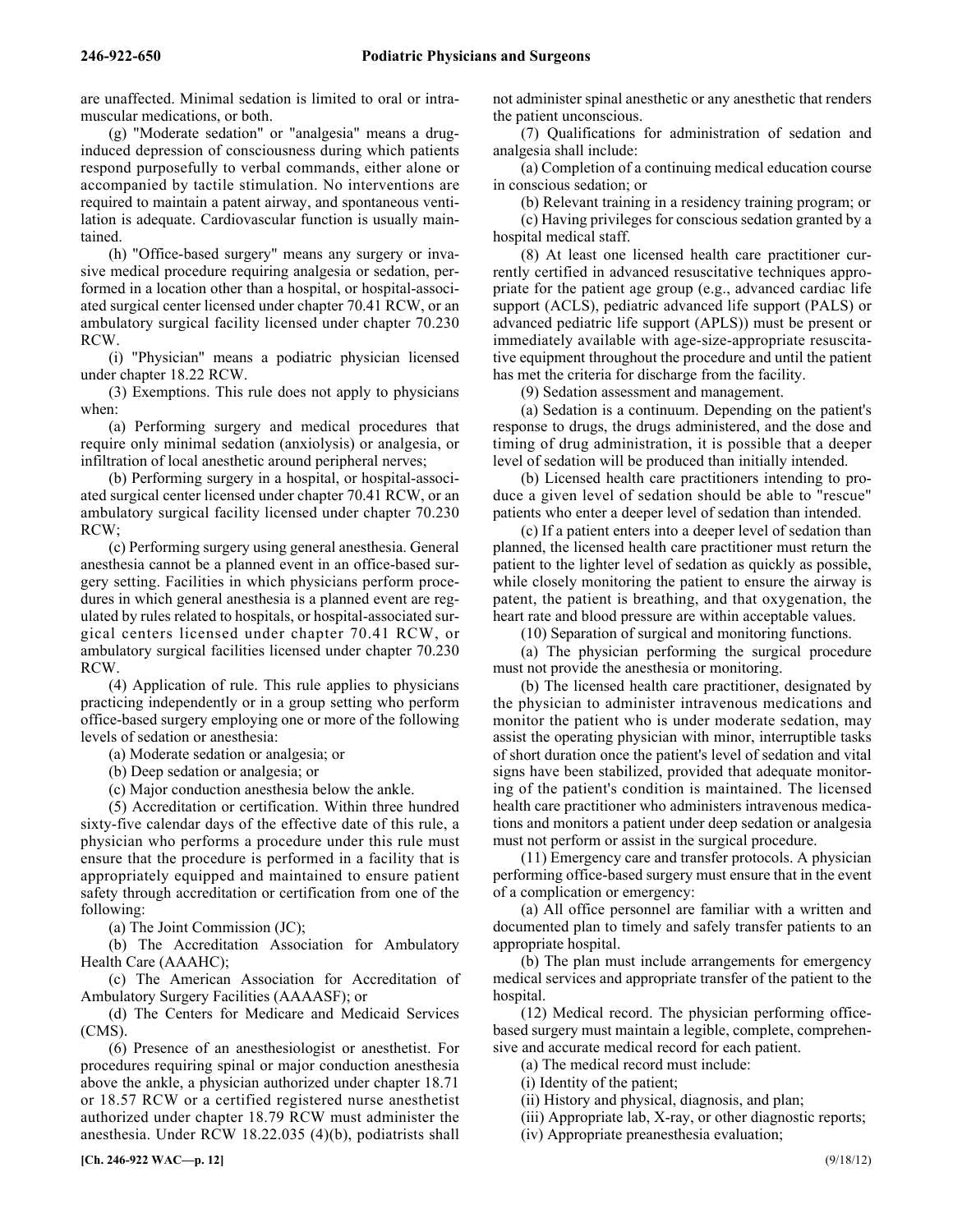(v) Narrative description of procedure;

(vi) Pathology reports, if relevant;

(vii) Documentation of which, if any, tissues and other specimens have been submitted for histopathologic diagnosis;

(viii) Provision for continuity of post-operative care; and

(ix) Documentation of the outcome and the follow-up plan.

(b) When moderate or deep sedation, or major conduction anesthesia is used, the patient medical record must include a separate anesthesia record that documents:

(i) Type of sedation or anesthesia used;

(ii) Drugs (name and dose) and time of administration;

(iii) Documentation at regular intervals of information obtained from the intraoperative and post-operative monitoring;

(iv) Fluids administered during the procedure;

(v) Patient weight;

(vi) Level of consciousness;

(vii) Estimated blood loss;

(viii) Duration of procedure; and

(ix) Any complication or unusual events related to the procedure or sedation/anesthesia.

[Statutory Authority: RCW 18.22.015 and 18.130.050. 11-01-141, § 246- 922-650, filed 12/21/10, effective 1/21/11.]

#### **PAIN MANAGEMENT**

246-922-660 **WAC 246-922-660 Pain management—Intent.** These rules govern the use of opioids in the treatment of patients for chronic noncancer pain.

[Statutory Authority: RCW 18.22.240, 18.22.015(5). 11-10-063, § 246-922- 660, filed 5/2/11, effective 7/1/11.]

246-922-661 **WAC 246-922-661 Exclusions.** The rules adopted under WAC 246-922-660 through 246-922-673 do not apply to:

(1) The provision of palliative, hospice, or other end-oflife care; or

(2) The management of acute pain caused by an injury or surgical procedure.

[Statutory Authority: RCW 18.22.240, 18.22.015(5). 11-10-063, § 246-922- 661, filed 5/2/11, effective 7/1/11.]

246-922-662 **WAC 246-922-662 Definitions.** The definitions in this section apply in WAC 246-922-600 through 246-922-673 unless the context clearly requires otherwise.

(1) "Acute pain" means the normal, predicted physiological response to a noxious chemical, thermal, or mechanical stimulus and typically is associated with invasive procedures, trauma, and disease. It is generally time-limited, often less than three months in duration, and usually less than six months.

(2) "Addiction" means a primary, chronic, neurobiologic disease with genetic, psychosocial, and environmental factors influencing its development and manifestations. It is characterized by behaviors that include:

(a) Impaired control over drug use;

(b) Craving;

(c) Compulsive use; or

(d) Continued use despite harm.

(4) "Comorbidity" means a preexisting or coexisting physical or psychiatric disease or condition.

(5) "Episodic care" means medical care provided by a provider other than the designated primary provider in the acute care setting, for example, urgent care or emergency department.

(6) "Hospice" means a model of care that focuses on relieving symptoms and supporting patients with a life expectancy of six months or less. Hospice involves an interdisciplinary approach to provide health care, pain management, and emotional and spiritual support. The emphasis is on comfort, quality of life and patient and family support. Hospice can be provided in the patient's home as well as freestanding hospice facilities, hospitals, nursing homes, or other longterm care facilities.

(7) "Morphine equivalent dose" means a conversion of various opioids to a morphine equivalent dose by the use of accepted conversion tables.

(8) "Multidisciplinary pain clinic" means a clinic or office that provides comprehensive pain management and includes care provided by multiple available disciplines or treatment modalities; for example, physicians, physician assistants, osteopathic physicians, osteopathic physician assistants, advanced registered nurse practitioners, physician therapy, occupational therapy, or other complementary therapies.

(9) "Palliative" means care that improves the quality of life of patients and their families facing life-threatening illness. With palliative care particular attention is given to the prevention, assessment, and treatment of pain and other symptoms, and to the provision of psychological, spiritual, and emotional support.

[Statutory Authority: RCW 18.22.240, 18.22.015(5). 11-10-063, § 246-922- 662, filed 5/2/11, effective 7/1/11.]

246-922-663 **WAC 246-922-663 Patient evaluation.** The podiatric physician shall obtain, evaluate, and document the patient's health history and physical examination in the health record prior to treating for chronic noncancer pain.

(1) The patient's health history shall include:

(a) Current and past treatments for pain;

- (b) Comorbidities; and
- (c) Any substance abuse.

(2) The patient's health history should include:

(a) A review of any available prescription monitoring program or emergency department-based information exchange; and

(b) Any relevant information from a pharmacist provided to the podiatric physician.

(3) The initial patient evaluation shall include:

(a) Physical examination;

(b) The nature and intensity of the pain;

(c) The effect of the pain on physical and psychological function;

(d) Medications including indication(s), date, type, dosage, and quantity prescribed;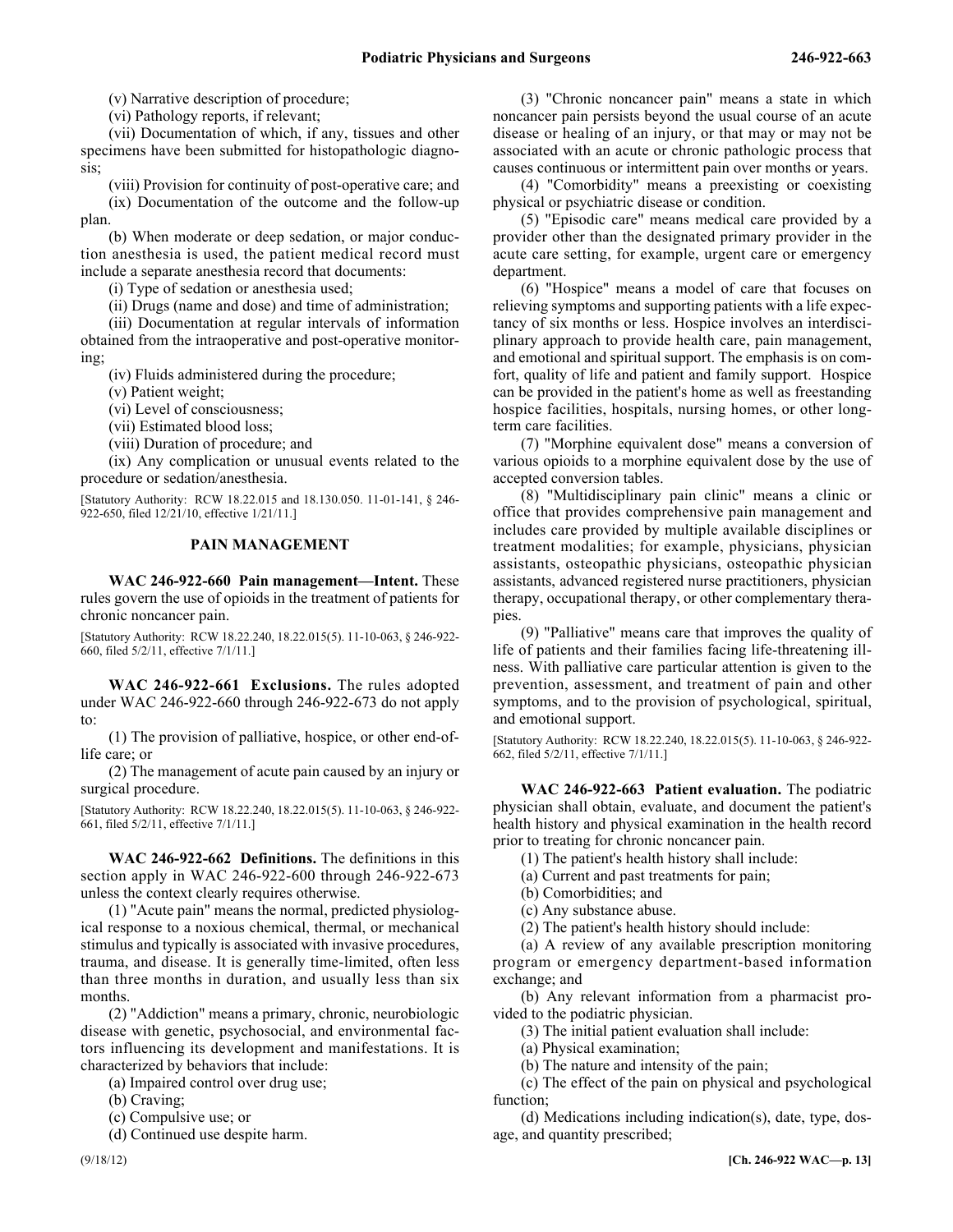(e) A risk screening of the patient for potential comorbidities and risk factors using an appropriate screening tool. The screening should address:

(i) History of addiction;

(ii) Abuse or aberrant behavior regarding opioid use;

(iii) Psychiatric conditions;

(iv) Regular concomitant use of benzodiazepines, alcohol, or other central nervous system medications;

(v) Poorly controlled depression or anxiety;

(vi) Evidence or risk of significant adverse events, including falls or fractures;

(vii) Receipt of opioids from more than one prescribing practitioner or practitioner group;

(viii) Repeated visits to emergency departments seeking opioids;

(ix) History of sleep apnea or other respiratory risk factors;

(x) Possible or current pregnancy; and

(xi) History of allergies or intolerances.

(4) The initial patient evaluation should include:

(a) Any available diagnostic, therapeutic, and laboratory results; and

(b) Any available consultations.

(5) The health record shall be maintained in an accessible manner, readily available for review, and should include:

(a) The diagnosis, treatment plan, and objectives;

(b) Documentation of the presence of one or more recognized indications for the use of pain medication;

(c) Documentation of any medication prescribed;

(d) Results of periodic reviews;

(e) Any written agreements for treatment between the patient and the podiatric physician; and

(f) The podiatric physician's instructions to the patient.

[Statutory Authority: RCW 18.22.240, 18.22.015(5). 11-10-063, § 246-922- 663, filed 5/2/11, effective 7/1/11.]

246-922-664 **WAC 246-922-664 Treatment plan.** (1) The written treatment plan shall state the objectives that will be used to determine treatment success and shall include, at a minimum:

(a) Any change in pain relief;

(b) Any change in physical and psychosocial function; and

(c) Additional diagnostic evaluations or other planned treatments.

(2) After treatment begins the podiatric physician should adjust drug therapy to the individual health needs of the patient. The podiatric physician shall include indications for medication use on the prescription and require photo identification of the person picking up the prescription in order to fill. The podiatric physician shall advise the patient that it is the patient's responsibility to safeguard all medications and keep them in a secure location.

(3) Other treatment modalities or a rehabilitation program may be necessary depending on the etiology of the pain and the extent to which the pain is associated with physical and psychosocial impairment.

[Statutory Authority: RCW 18.22.240, 18.22.015(5). 11-10-063, § 246-922- 664, filed 5/2/11, effective 7/1/11.]

246-922-665 **WAC 246-922-665 Informed consent.** The podiatric physician shall discuss the risks and benefits of treatment

**[Ch. 246-922 WAC—p. 14]** (9/18/12)

options with the patient, persons designated by the patient, or with the patient's surrogate or guardian if the patient is without health care decision-making capacity.

[Statutory Authority: RCW 18.22.240, 18.22.015(5). 11-10-063, § 246-922- 665, filed 5/2/11, effective 7/1/11.]

WAC 246-922-666 Written agreement for treatment. Chronic noncancer pain patients should receive all chronic pain management prescriptions from one prescriber and one pharmacy whenever possible. If the patient is at high risk for medication abuse, or has a history of substance abuse, or psychiatric comorbidities, the prescribing podiatric physician shall use a written agreement for treatment with the patient outlining patient responsibilities. This written agreement for treatment shall include:

(1) The patient's agreement to provide biological samples for urine/serum medical level screening when requested by the podiatric physician;

(2) The patient's agreement to take medications at the dose and frequency prescribed with a specific protocol for lost prescriptions and early refills;

(3) Reasons for which drug therapy may be discontinued (e.g., violation of agreement);

(4) The requirement that all chronic pain management prescriptions are provided by a single prescriber or multidisciplinary pain clinic and dispensed by a single pharmacy or pharmacy system;

(5) The patient's agreement to not abuse alcohol or use other medically unauthorized substances;

(6) A written authorization for:

(a) The podiatric physician to release the agreement for treatment to local emergency departments, urgent care facilities, and pharmacies; and

(b) Other practitioners to report violations of the agreement back to the podiatric physician;

(7) A written authorization that the podiatric physician may notify the proper authorities if he or she has reason to believe the patient has engaged in illegal activity;

(8) Acknowledgment that a violation of the agreement may result in a tapering or discontinuation of the prescription;

(9) Acknowledgment that it is the patient's responsibility to safeguard all medications and keep them in a secure location; and

(10) Acknowledgment that if the patient violates the terms of the agreement, the violation and the podiatric physician's response to the violation will be documented, as well as the rationale for changes in the treatment plan.

[Statutory Authority: RCW 18.22.240, 18.22.015(5). 11-10-063, § 246-922- 666, filed 5/2/11, effective 7/1/11.]

246-922-667 **WAC 246-922-667 Periodic review.** The podiatric physician shall periodically review the course of treatment for chronic noncancer pain, the patient's state of health, and any new information about the etiology of the pain. Generally, periodic reviews shall take place at least every six months. However, for treatment of stable patients with chronic noncancer pain involving nonescalating daily dosages of forty milligrams of a morphine equivalent dose (MED) or less, periodic reviews shall take place at least annually.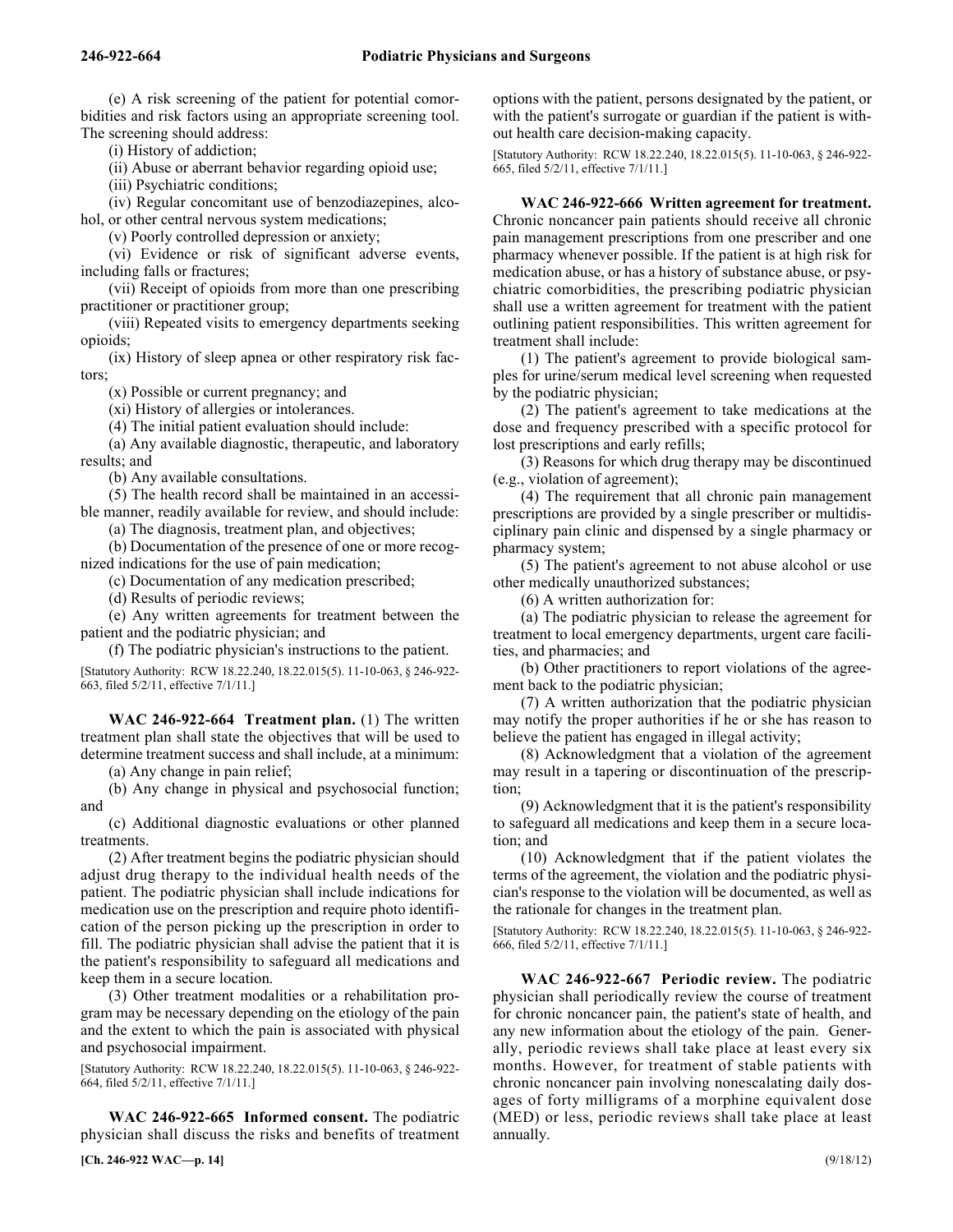(1) During the periodic review, the podiatric physician shall determine:

(a) Patient's compliance with any medication treatment plan;

(b) If pain, function, or quality of life have improved or diminished using objective evidence, considering any available information from family members or other caregivers; and

(c) If continuation or modification of medications for pain management treatment is necessary based on the podiatric physician's evaluation of progress towards treatment objectives.

(2) The podiatric physician shall assess the appropriateness of continued use of the current treatment plan if the patient's progress or compliance with current treatment plan is unsatisfactory. The podiatric physician shall consider tapering, changing, or discontinuing treatment when:

(a) Function or pain does not improve after a trial period;

(b) There is evidence of significant adverse effects;

(c) Other treatment modalities are indicated; or

(d) There is evidence of misuse, addiction, or diversion.

(3) The podiatric physician should periodically review information from any available prescription monitoring program or emergency department-based information exchange.

(4) The podiatric physician should periodically review any relevant information from a pharmacist provided to the podiatric physician.

[Statutory Authority: RCW 18.22.240, 18.22.015(5). 11-10-063, § 246-922- 667, filed 5/2/11, effective 7/1/11.]

246-922-668 **WAC 246-922-668 Long-acting opioids, including methadone.** Long-acting opioids, including methadone, should only be prescribed by a podiatric physician who is familiar with its risks and use, and who is prepared to conduct the necessary careful monitoring. Special attention should be given to patients who are initiating such treatment. The podiatric physician prescribing long-acting opioids or methadone should have a one-time (lifetime) completion of at least four hours of continuing education relating to this topic.

[Statutory Authority: RCW 18.22.240, 18.22.015(5). 11-10-063, § 246-922- 668, filed 5/2/11, effective 7/1/11.]

246-922-669 **WAC 246-922-669 Episodic care.** (1) When evaluating patients for episodic care, such as emergency or urgent care, the podiatric physician should review any available prescription monitoring program, emergency department-based information exchange, or other tracking system.

(2) Episodic care practitioners should avoid providing opioids for chronic pain management. However, if opioids are provided, the podiatric physician should limit the use of opioids for a chronic noncancer pain patient to the minimum amount necessary to control the pain until the patient can receive care from a primary care practitioner.

(3) Prescriptions for opioids written by an episodic care practitioner shall include indications for use or the International Classification of Diseases (ICD) code and shall be written to require photo identification of the person picking up the prescription in order to fill.

(4) If a patient has signed a written agreement for treatment and has provided a written authorization to release the agreement under WAC 246-922-666(6) to episodic care practitioners, then the episodic care practitioner should report known violations of the agreement back to the patient's treatment practitioner who provided the agreement for treatment.

[Statutory Authority: RCW 18.22.240, 18.22.015(5). 11-10-063, § 246-922- 669, filed 5/2/11, effective 7/1/11.]

246-922-670 **WAC 246-922-670 Consultation—Recommendations and requirements.** (1) The podiatric physician shall consider referring the patient for additional evaluation and treatment as needed to achieve treatment objectives. Special attention should be given to those chronic noncancer pain patients who are under eighteen years of age, or who are at risk for medication misuse, abuse, or diversion. The management of pain in patients with a history of substance abuse or with comorbid psychiatric disorders may require extra care, monitoring, documentation, and consultation with, or referral to, an expert in the management of such patients.

(2) The mandatory consultation threshold for adults is one hundred twenty milligrams morphine equivalent dose (MED) (oral). In the event a podiatric physician prescribes a dosage amount that meets or exceeds the consultation threshold of one hundred twenty milligrams MED (orally) per day, a consultation with a pain management specialist as described in WAC 246-922-673 is required, unless the consultation is exempted under WAC 246-922-671 or 246-922- 672. Great caution should be used when prescribing opioids to children with chronic noncancer pain and appropriate referral to a specialist is encouraged.

(a) The mandatory consultation shall consist of at least one of the following:

(i) An office visit with the patient and the pain management specialist;

(ii) A telephone consultation between the pain management specialist and the podiatric physician;

(iii) An electronic consultation between the pain management specialist and the podiatric physician; or

(iv) An audio-visual evaluation conducted by the pain management specialist remotely, where the patient is present with either the podiatric physician or a licensed health care practitioner designated by the podiatric physician or the pain management specialist.

(b) A podiatric physician shall document each mandatory consultation with the pain management specialist. Any written record of the consultation by the pain management specialist shall be maintained as a patient record by the specialist. If the specialist provides a written record of the consultation to the podiatric physician, the podiatric physician shall maintain it as part of the patient record.

(3) Nothing in this chapter shall limit any person's ability to contractually require a consultation with a pain management specialist at any time. For the purposes of WAC 246- 922-660 through 246-922-673, "person" means an individual, a trust or estate, a firm, a partnership, a corporation (including associations, joint stock companies, and insurance companies), the state, or a political subdivision or instrumentality of the state, including a municipal corporation or a hospital district.

[Statutory Authority: RCW 18.22.240, 18.22.015(5). 11-10-063, § 246-922- 670, filed 5/2/11, effective 7/1/11.]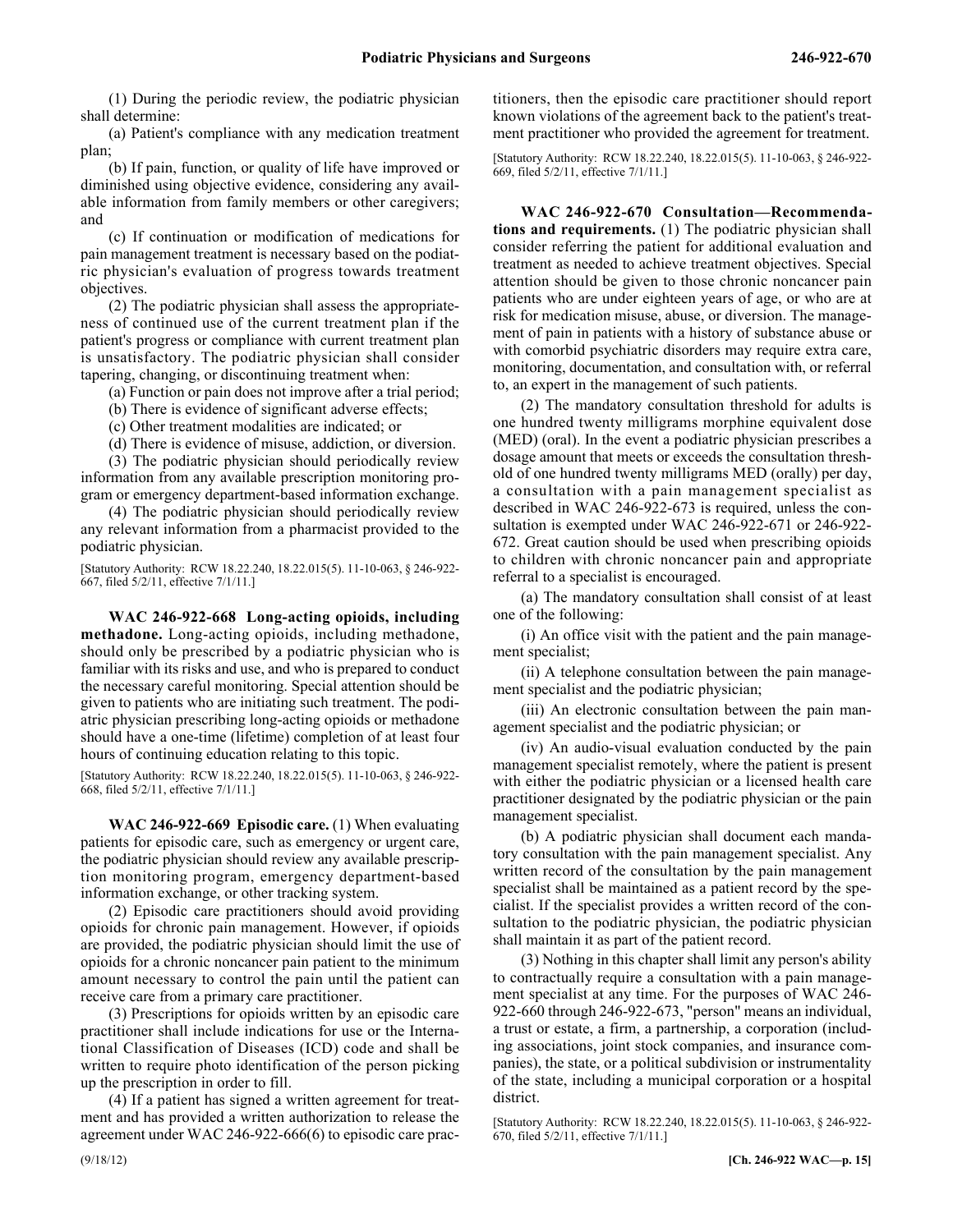246-922-671 **WAC 246-922-671 Consultation—Exemptions for exigent and special circumstances.** A podiatric physician is not required to consult with a pain management specialist as described in WAC 246-922-673 when he or she has documented adherence to all standards of practice as defined in WAC 246-922-660 through 246-922-673 and when any one or more of the following conditions apply:

(1) The patient is following a tapering schedule;

(2) The patient requires treatment for acute pain which may or may not include hospitalization, requiring a temporary escalation in opioid dosage, with expected return to or below their baseline dosage level;

(3) The podiatric physician documents reasonable attempts to obtain a consultation with a pain management specialist and the circumstances justifying prescribing above one hundred twenty milligrams morphine equivalent dose (MED) per day without first obtaining a consultation; or

(4) The podiatric physician documents the patient's pain and function is stable and the patient is on a nonescalating dosage of opioids.

[Statutory Authority: RCW 18.22.240, 18.22.015(5). 11-10-063, § 246-922- 671, filed 5/2/11, effective 7/1/11.]

246-922-672 **WAC 246-922-672 Consultations—Exemptions for the podiatric physician.** The podiatric physician is exempt from the consultation requirement in WAC 246-922-670 if one or more of the following qualifications are met:

(1) The podiatric physician is a pain management specialist under WAC 246-922-673; or

(2) The podiatric physician has successfully completed, within the last two years, a minimum of twelve continuing education hours on chronic pain management approved by the profession's continuing education accrediting organization, with at least two of these hours dedicated to long acting opioids, to include methadone; or

(3) The podiatric physician is a pain management practitioner working in a multidisciplinary chronic pain treatment center, or a multidisciplinary academic research facility; or

(4) The podiatric physician has a minimum three years of clinical experience in a chronic pain management setting, and at least thirty percent of his or her current practice is the direct provision of pain management care.

[Statutory Authority: RCW 18.22.240, 18.22.015(5). 11-10-063, § 246-922- 672, filed 5/2/11, effective 7/1/11.]

246-922-673 **WAC 246-922-673 Pain management specialist.** A pain management specialist shall meet one or more of the following qualifications:

(1) If a physician or osteopathic physician:

(a) Board certified or board eligible by an American Board of Medical Specialties-approved board (ABMS) or by the American Osteopathic Association (AOA) in physical medicine and rehabilitation, rehabilitation medicine, neurology, rheumatology, or anesthesiology; or

(b) Has a subspecialty certificate in pain medicine by an ABMS-approved board; or

(c) Has a certification of added qualification in pain management by the AOA; or

(d) A minimum of three years of clinical experience in a chronic pain management care setting; and

(i) Credentialed in pain management by an entity approved by the Washington state medical quality assurance commission for physicians or the Washington state board of osteopathic medicine and surgery for osteopathic physicians; and

(ii) Successful completion of a minimum of at least eighteen continuing education hours in pain management during the past two years for physicians or three years for osteopathic physicians; and

(iii) At least thirty percent of the physician's or osteopathic physician's current practice is the direct provision of pain management care or is in a multidisciplinary pain clinic.

(2) If a dentist: Board certified or board eligible in oral medicine or orofacial pain by the American Board of Oral Medicine or the American Board of Orofacial Pain.

(3) If an advanced registered nurse practitioner (ARNP):

(a) A minimum of three years of clinical experience in a chronic pain management care setting;

(b) Credentialed in a specialty that includes a focus on chronic noncancer pain management by a Washington state nursing care quality assurance commission-approved national professional association, pain association, or other credentialing entity;

(c) Successful completion of a minimum of at least eighteen continuing education hours in pain management during the past two years; and

(d) At least thirty percent of the ARNP's current practice is the direct provision of pain management or is in a multidisciplinary pain clinic.

(4) If a podiatric physician:

(a) Board certified or board eligible in a specialty that includes a focus on pain management by the American Board of Podiatric Surgery, the American Board of Podiatric Orthopedics and Primary Podiatric Medicine, or other accredited certifying board as approved by the Washington state podiatric medical board; or

(b) A minimum of three years of clinical experience in a chronic pain management care setting; and

(c) Credentialed in pain management by a Washington state podiatric medical board-approved national professional association, pain association, or other credentialing entity; and

(d) Successful completion of a minimum of at least eighteen hours of continuing education in pain management during the past two years, and at least thirty percent of the podiatric physician's current practice is the direct provision of pain management care.

[Statutory Authority: RCW 18.22.240, 18.22.015(5). 11-10-063, § 246-922- 673, filed 5/2/11, effective 7/1/11.]

246-922-990 **WAC 246-922-990 Podiatry fees and renewal cycle.** (1) Licenses must be renewed every year on the practitioner's birthday as provided in chapter 246-12 WAC, Part 2, except for postgraduate training limited licenses.

(2) Postgraduate training limited licenses must be renewed every year to correspond to program dates.

(3) The following nonrefundable fees will be charged:

| <b>Title of Fee</b> | Fee                                       |
|---------------------|-------------------------------------------|
| Application         | \$975.00                                  |
| License renewal     | 975.00                                    |
|                     | $\sim$ $\sim$ $\sim$ $\sim$ $\sim$ $\sim$ |